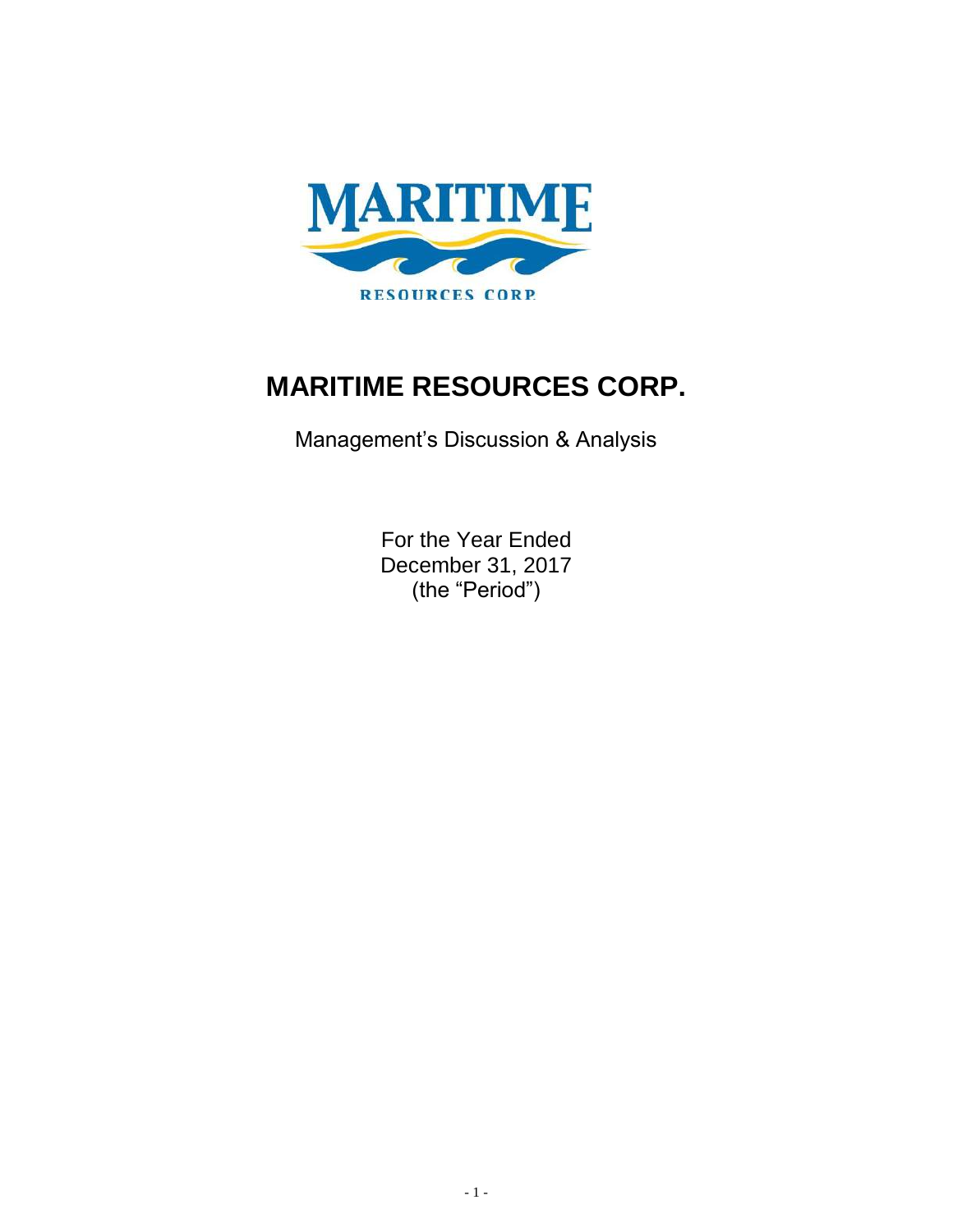# **Table of Contents**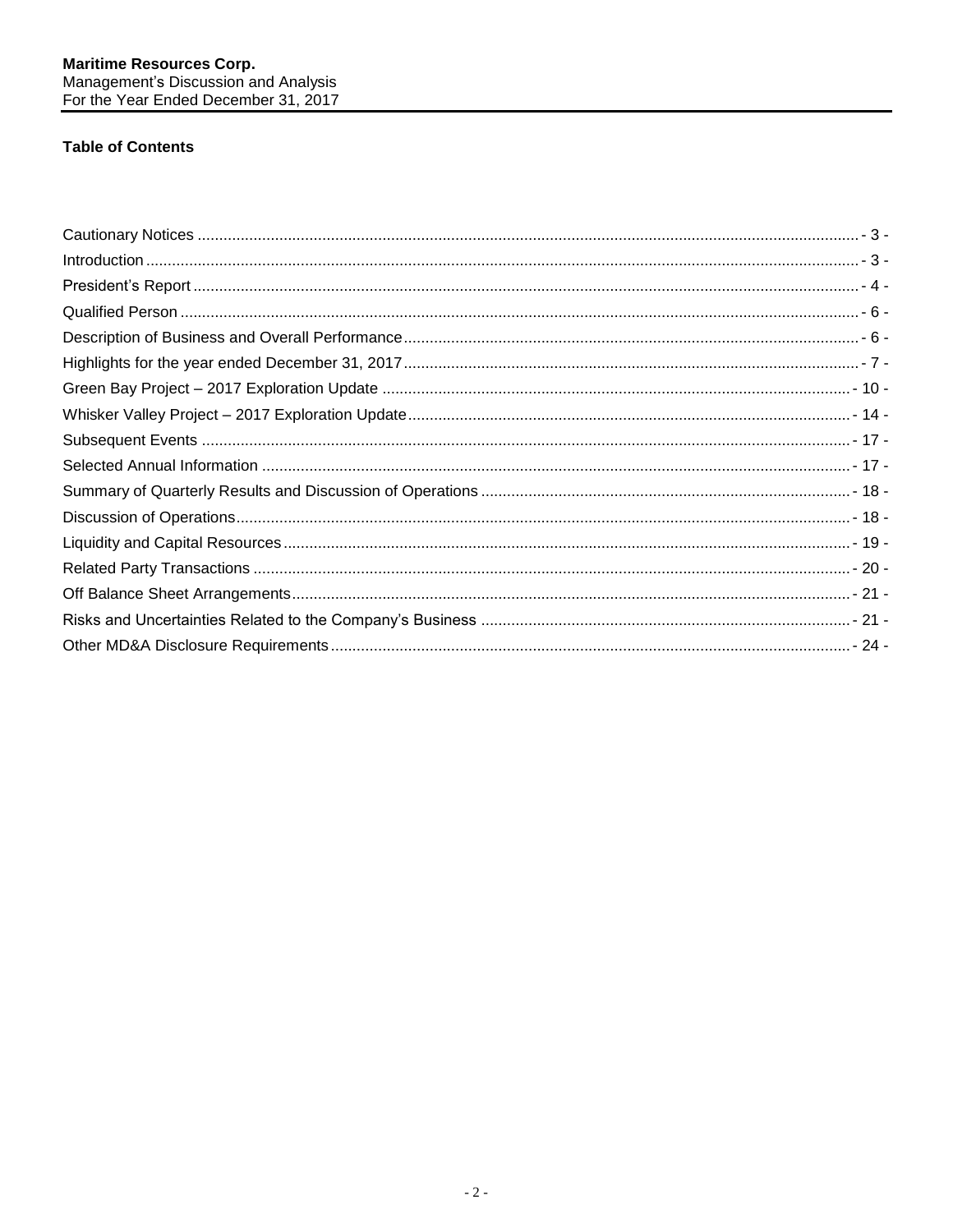#### <span id="page-2-0"></span>**Cautionary Notices**

*The Company's financial statements for the year ended December 31, 2017, and this accompanying Management's Discussion and Analysis ("MD&A") contain statements that constitute "forward-looking statements" within the meaning of National Instrument 51-102, Continuous Disclosure Obligations of the Canadian Securities Administrators. Forward-looking statements often, but not always, are identified by the use of words such as "seek", "anticipate", "believe", "plan", "estimate", "expect", "targeting" and "intend" and statements that an event or result "may", "will", "should", "could", or "might" occur or be achieved and other similar expressions. Forward-looking statements in this MD&A include statements regarding the Company's future exploration plans and expenditures, the satisfaction of rights and performance of obligations under agreements to which the Company is a part, the ability of the Company to hire and retain employees and consultants and estimated administrative assessment and other expenses. The forward-looking statements that are contained in this MD&A involve a number of risks and uncertainties. As a consequence, actual results might differ materially from results forecast or suggested in these forward-looking statements. Some of these risks and uncertainties are identified under the heading "Risks and Uncertainties Related to the Company's Business" in this MD&A. Additional information regarding these factors and other important factors that could cause results to differ materially may be referred to as part of particular forward-looking statements. The forward-looking statements are qualified in their entirety by reference to the important factors discussed under the heading "Risks and Uncertainties Related to the Company's Business" and to those that may be discussed as part of particular forwardlooking statements. Forward-looking statements involve known and unknown risks, uncertainties, assumptions and other*  factors that may cause the actual results, performance or achievements of the Company to be materially different from any *future results, performance or achievements expressed or implied by the forward-looking statements. Factors that could cause the actual results to differ include market prices, exploration success, continued availability of capital and financing, inability to obtain required regulatory approvals, title to properties, and general market conditions. These statements are based on a number of assumptions, including assumptions regarding general market conditions, the timing and receipt of*  regulatory approvals, the ability of the Company and other relevant parties to satisfy regulatory requirements, the availability *of financing for proposed transactions and programs on reasonable terms and the ability of third-party service providers to deliver services in a timely manner. Forward-looking statements contained herein are made as of the date of this MD&A and the Company disclaims any obligation to update any forward-looking statements, whether as a result of new information, future events or results or otherwise. There can be no assurance that forward-looking statements will prove to be accurate, as actual*  results and future events could differ materially from those anticipated in such statements. Accordingly, readers should not *place undue reliance on forward-looking statements.*

#### <span id="page-2-1"></span>**Introduction**

The management's discussion and analysis ("MD&A" or "Report") of Maritime Resources Corp. (the "Company" or "Maritime") has been prepared by management in accordance with the requirements under National Instrument 51-102 as at April 19, 2018 (the "Report Date"), and provides comparative analysis of the Company's financial results for the year ended December 31, 2017. The following information should be read in conjunction with the Company's audited financial statements for the year ended December 31, 2017 together with the notes thereto (collectively, the "Financial Statements"). Unless otherwise indicated, all dollar amounts in this document are in Canadian dollars.

The Financial Statements, together with this MD&A, are intended to provide investors with a reasonable basis for assessing the financial performance of the Company as well as potential future performance, and are not necessarily indicative of the results that may be expected in future periods. The information in the MD&A may contain forward-looking statements, and the Company cautions investors that any forward looking statements by the Company are not guarantees of future performance, as they are subject to significant risks and uncertainties that may cause projected results or events to differ materially from actual results or events. Please refer to the risks and cautionary notices of this MD&A. Additional information relating to the Company may be found on SEDAR at *[www.sedar.com](http://www.sedar.com/)*.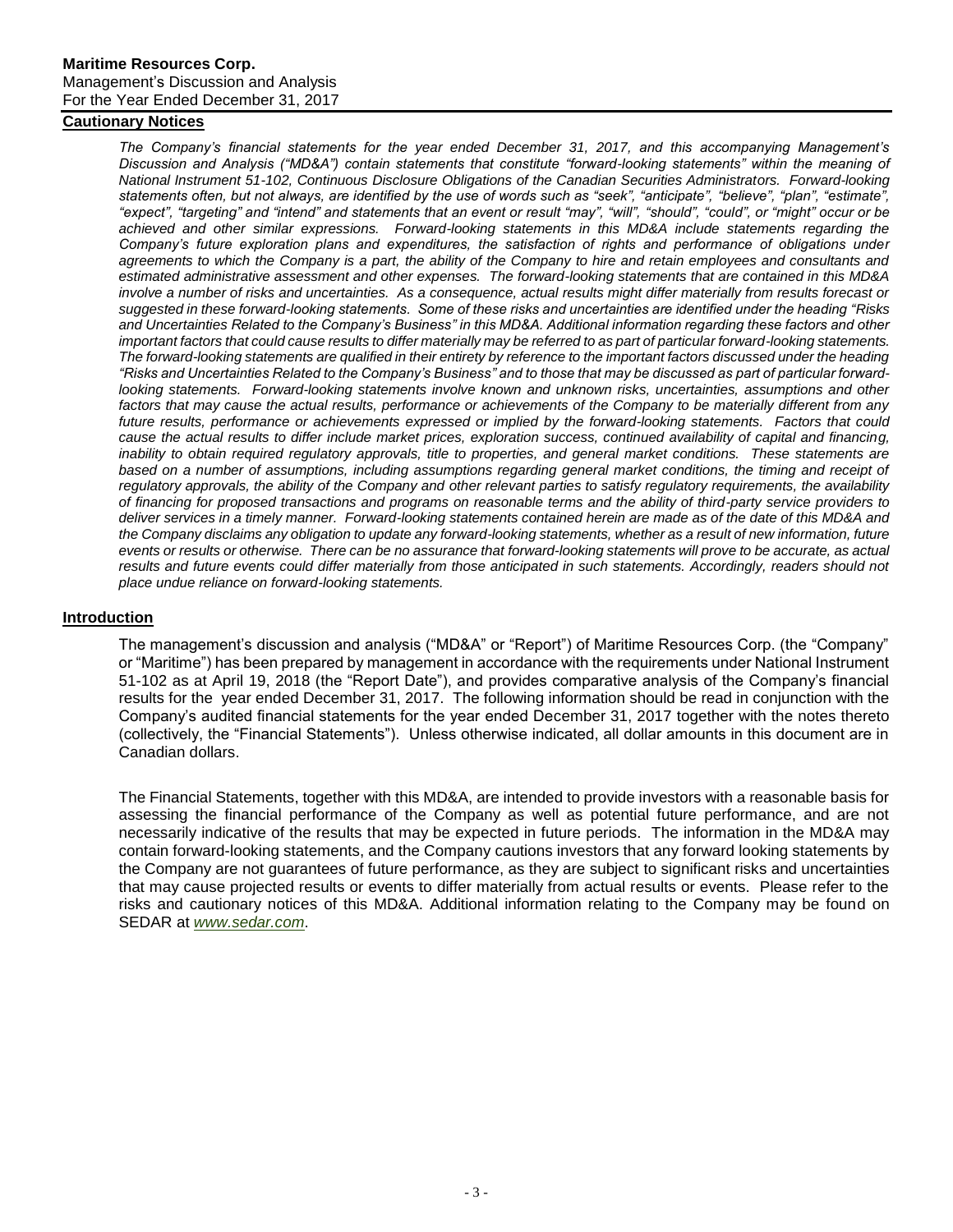# <span id="page-3-0"></span>**President's Report**

2017 was a significant year for Maritime despite continued volatility and prolonged soft market conditions. During the year the Company raised total net proceeds of \$1.9 million through various financings, as it continued to focus its attention on its 100% owned Green Bay project including the Hammerdown, Rumbullion and Orion gold deposits. The Company's objective was to determine the economic viability of a new gold mine on the Green Bay Property. In April 2016, the Company enlisted the services of WSP Canada Inc. ("WSP"), in conjunction with a strategic alliance with Rambler Metals and Mining Canada Limited ("Rambler"),to complete a pre-feasibility study ("PFS") on the economic potential of reopening the past producing Hammerdown gold mine.

The PFS was completed in March 2017, returning an IRR of 46.8% and an NPV (8%) of \$71.5 million, at a capacity of approximately 400 metric tons per day ('mtpd') over a five-year life of mine. In addition to Rambler's assistance, who owns the milling facility where Hammerdown ore was processed in the past, the Company retained the services of Mr. Andrew Pooler as the Company's Chief Operating Officer ("COO"), to oversee the PFS and permitting required to support the reactivation of the Hammerdown mine. Stantec Consulting Ltd. ("Stantec") was contracted to guide the Company through the permitting process while WSP engineered the estimate for development and eventual operations at Hammerdown.

Completing these projects was a significant milestone for the Company during 2017 as we continue our efforts at the Green Bay project. In October of 2017 the company was permitted and carried out the opening of the reclaimed portal at the Hammerdown mine. This was done to gain access to the more than 4000 metres of existing underground ramp as well as to assess both the conditions as well as to determine the water level with in the old working. On completion of that program the company engage GEMCOM Engineering to complete the permitting applications in order to begin a dewatering program later in 2018. The company also carried out an extensive trenching program on the near surface J, K and L veins with the plan to assess the potential of repeating what Richmont Mining did in their first years of production. During 2000 Richmont mine a small open pit target on the M 1 & 2 Veins that sit adjacent to the J, K and L Veins where they were successful in producing approximately 8500 ounces of gold at an average grade of 15.85 grams in a very short time frame. It is the hopes that Maritime may be in the same position to repeat this process. Maritime also concluded an option agreement in early 2017 to earn a 100% interest in the Whisker property, located only 10 km from Hammerdown. New discoveries of significance at the Whisker property could allow for further expansion of a potentially new Newfoundland based gold operator and developer. In the fall of 2017 the company carried out a meaningful trenching program on the Whisker project that proved to be very successful. We will be looking at following up on this with a 1000 metre drill program in the late winter of 2018.

Marketing will also become a key objective for the company in 2018. With the work that was carried out through the year and the plans for both surface and underground drilling as well as the dewatering and on going permitting we are expecting a very excited year ahead of us.

On behalf of the members of the Board of your Company, we take this opportunity to thank the shareholders for their continued support, and we look forward to providing updates on a regular basis as the Green Bay Project continues to progress.

*Doug Fulcher President and CEO*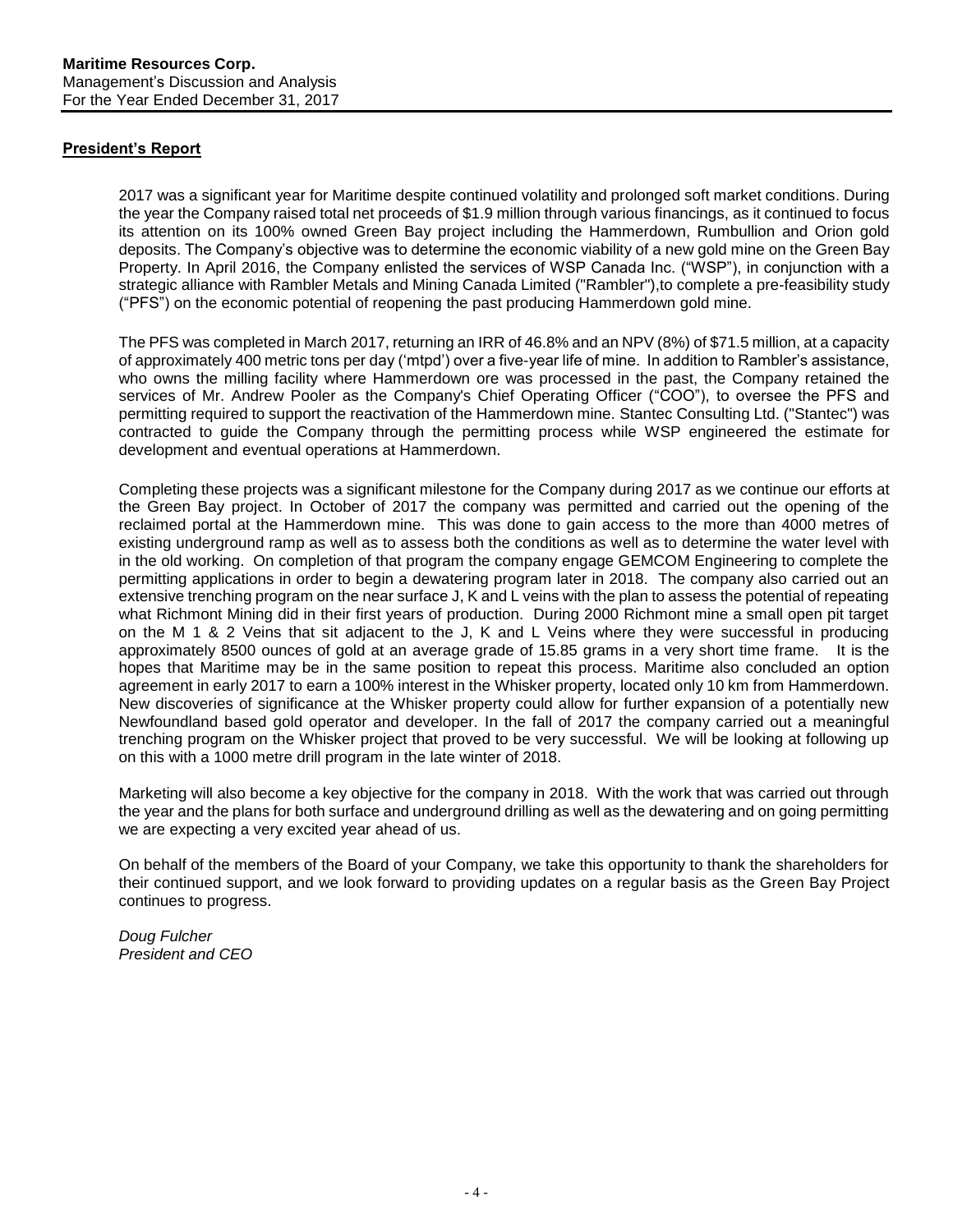# **HEAD OFFICE**

Maritime Resources Corp. Suite 615 – 800 West Pender Street Vancouver, BC V6C 2V6

# **OFFICERS & DIRECTORS**

Douglas Fulcher Director, President and Chief Executive Officer

Andrew Pooler Chief Operating Officer and Director

Niina Makela Chief Financial Officer

Jacqueline Collins Corporate Secretary

Bernard H. Kahlert, P.Eng. VP, Exploration

Allan W. Williams Director and Chairman

Peter Mercer **Director** 

## **LISTING**

TSX Venture Exchange: MAE

#### **REGISTRAR & TRUST AGENT**

Computershare Trust Company of Canada 510 Burrard Street, 3rd Floor Vancouver, BC V6C 3B9

#### **AUDITOR**

Davidson & Company LLP, Chartered Professional **Accountants** 1200 - 609 Granville Street P.O. Box 10372, Pacific Centre Vancouver, British Columbia V7Y 1G6

# **LEGAL COUNSEL**

Salley Bowes Harwardt Law Corp. Suite 1750 – 1185 West Georgia Street Vancouver, BC V6E 4E6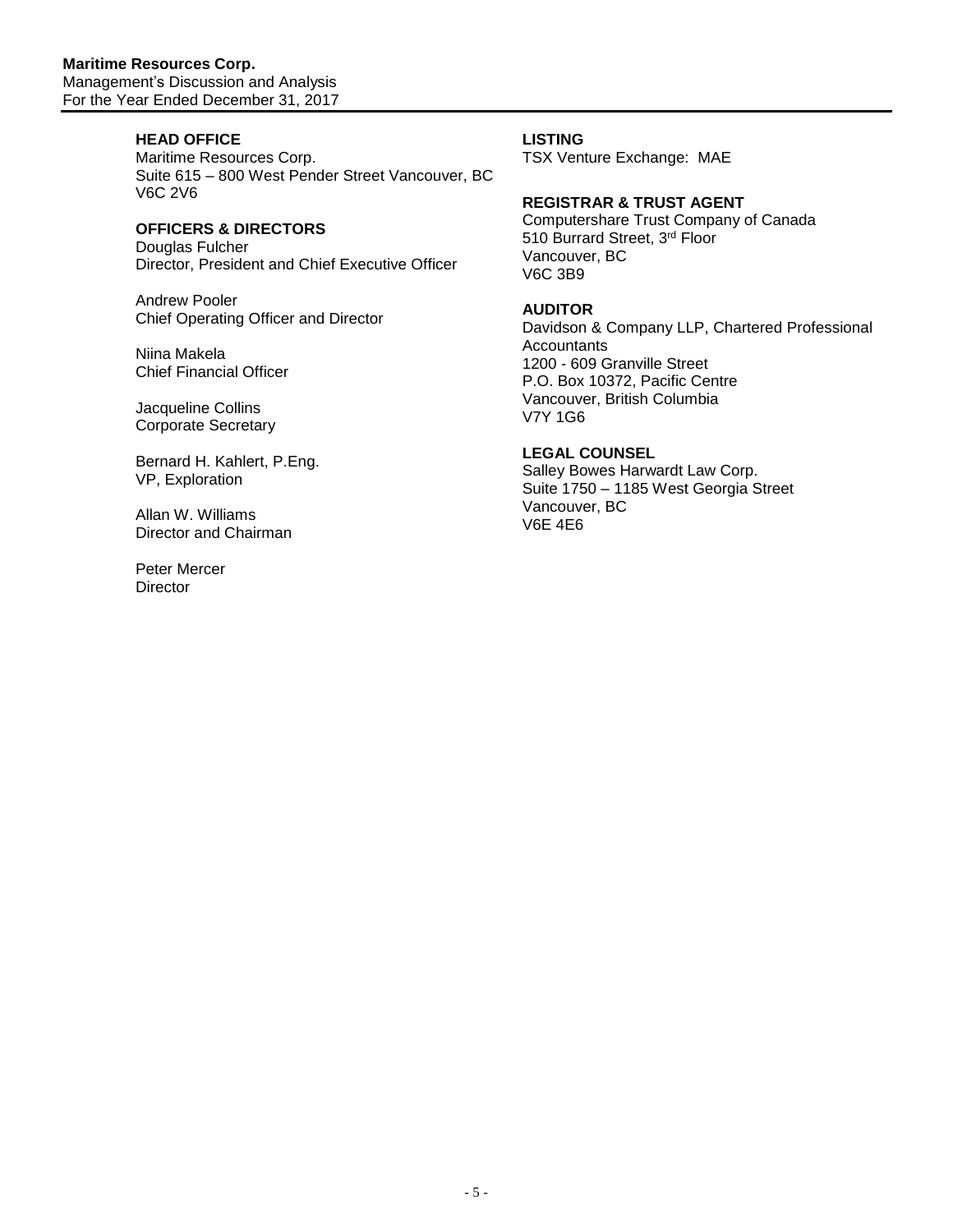#### <span id="page-5-0"></span>**Qualified Person**

Mr. Bernard Kahlert, P.Eng. is the qualified person under National Instrument 43-101, responsible for the technical information presented in this MD&A and the supervision of work done in association with the exploration and development programs in respect of the Company's exploration properties.

#### <span id="page-5-1"></span>**Description of Business and Overall Performance**

The Company is a gold and base metals exploration company with a focus on Canadian mining opportunities with advanced exploration assets in Newfoundland and Labrador, Canada. The Company is a reporting issuer in British Columbia and Alberta, and trades on the TSX Venture Exchange under the symbol MAE.

Maritime holds 100% of the Green Bay Property, located near Springdale, Newfoundland and Labrador. The property hosts a combined measured and indicated NI43-101 Mineral Resource estimate of 473,100 and total inferred resource of 601,900 ounces from the past producing Hammerdown gold mine and the Orion gold deposit, separated by a 1.5 km distance. In addition the property also host the Lochinvar base metals/precious metals deposit.

The Hammerdown gold deposit was successfully mined by Richmont Mines between 2000 and 2004 when gold prices averaged US\$325/oz. During its operation, a total of 291,400 tonnes of ore were extracted, at an average grade of 15.83 g/t Au, recovering a total of 143,000 ounces of gold at an 8 g/t cut-off. All of the ore was processed at the Nugget Pond mill, now owned and operated by Rambler Metals and Mining Canada Limited, with an average gold recovery of 97.1%. Mining terminated in 2004 due to low gold prices with extensive gold mineralization remaining, although uneconomic at that time. The Orion gold deposit consists of two main vein systems, both of which are exposed on surface and open along strike, and down plunge to the northeast.

With the positive PFS, released in March 2017, the Company is looking forward to an aggressive work program throughout the remainder of 2017 with plans to bring the Hammerdown gold mine to a final production decision. The work program will begin by opening the underground portal to the historic Hammerdown mine. Once the Portal has been open a full assessment will be initiated to determine the work required to rehabilitate the underground workings. During this time, project permitting will continue with the goal to complete an Environmental Assessment registration for an operation restart.

The Company's management and engineering team will continue its focus on the opportunities outlined in the PFS with a goal to further enhance the project's economics while targeting specific CAPEX and schedule reductions. A 2018 surface diamond drilling program is also being planned to target extension of any previously mined areas and infill drilling on the inferred resources There remains a significant amount of inferred mineralization situate near PFS planned development however is not presently currently included in the mine plan. In addition, drilling will focus on the close to surface potential of an open pit target on the J. K and L veins below the trenching that was complete in the fall of 2017. Historically Richmont's Mining completed a small open pit operation during their first year of production in 2000 that produce approximately 8500 ounces of gold at an average grade of  $\sim$  15 g/t gold and completed this within a 4 month time frame. Maritime is looking at the potential of a similar type program to create early mill feed and assist in the capital requirement to begin the underground operation

<span id="page-5-2"></span>During the 2018 planned work programs the Company intends to aggressively seek potential funding partners to bring Hammerdown gold mine back to production.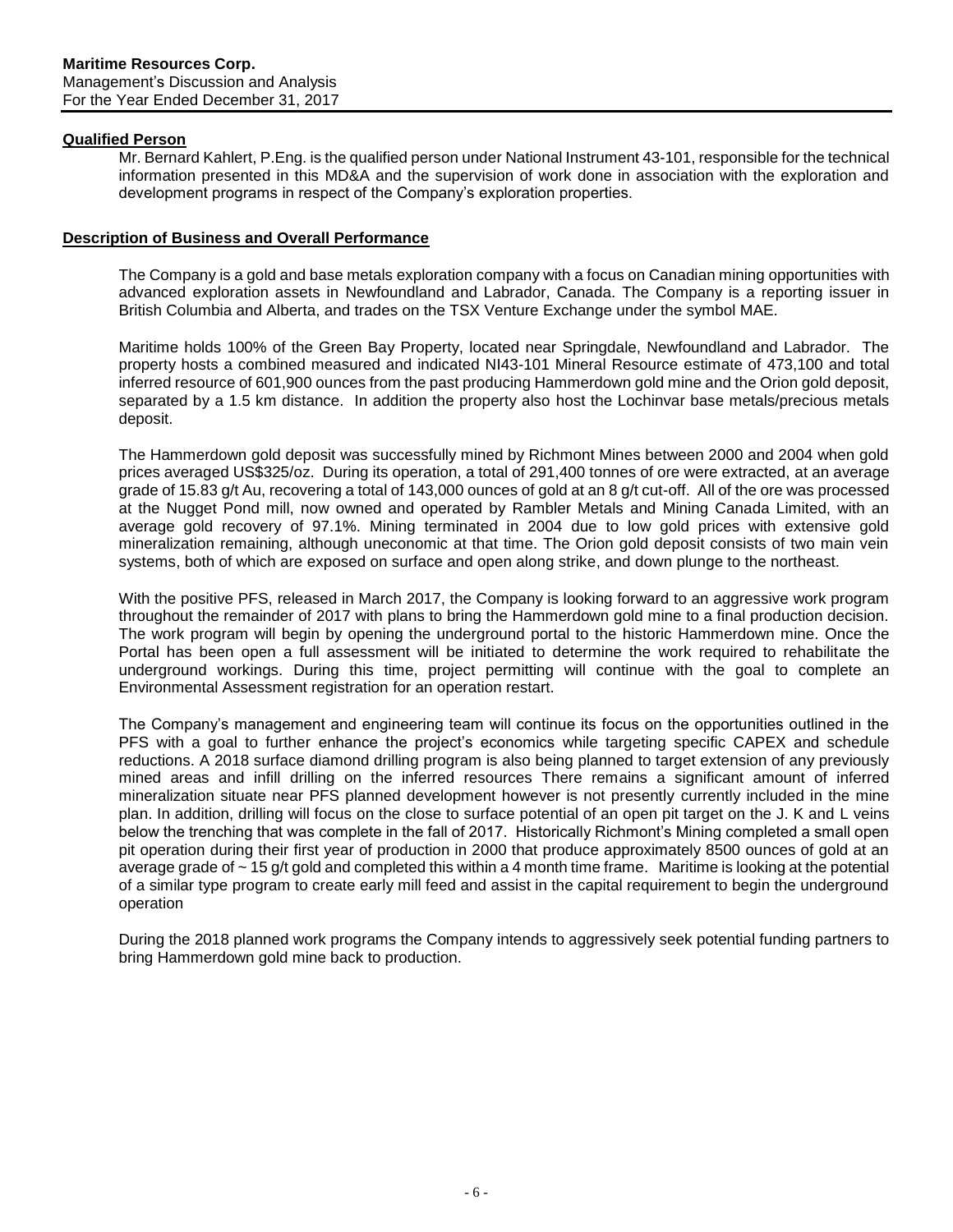## **Highlights for the year ended December 31, 2017**

#### *March 2, 2017: PFS received*

Maritime announced a Prefeasibility Study (March 2nd, 2017) that evaluated the Measured & Indicated NI43-101 mineral resource estimate for the past producing Hammerdown gold deposit. The study was completed by WSP Canada Inc. ("WSP"), an independent third party engineering firm, with the mandate to evaluate the potential of bringing the past producing gold mine back into commercial production.

Pre - Feasibility highlights

- Project Pre-tax net present value ('NPV8%') of \$71.2 million with an IRR of 46.8% per cent.
- Project after-tax net present value ('NPV8%') of \$44.2 million with an internal rate of return ('IRR') of 34.8%
- Net pre-tax cash flow of \$104 million, undiscounted. Net after-tax cash flow of \$69 million, undiscounted. Mine life for the current plan at Hammerdown is five years, producing approximately 174,000 ounces at an average of approximately 35,000 ounces per year. Basic assumptions used for the compilation of the PFS:
	- o Gold Price of US\$ 1,250 per ounce
	- o Exchange Rate of 0.8 US\$: 1 CA\$ (or 1 US\$: 1.25 CA\$)
	- o Project discount rate of 8%
	- o Mill recovery of 97% based on the historic treatment of the ore at the nearby Nugget Pond Gold Mill from 2000 to 2004.
	- o Per-tax operating cash cost to produce an ounce of gold is \$558 CDN with an all in pre-tax-cost (including capital, sustaining capital and operating cost) of \$955 CDN per ounce of gold. (All currency is expressed in Canadian dollars (\$CA) unless otherwise noted.)

#### *February 27, 2017: Whisker Property*

On February 27, 2017, the Company entered into an agreement to acquire a 100% interest in the Whisker Valley ("Whisker") property in Newfoundland, Canada, under the following terms:

|                                | Cash Payments | Shares in the capital of the<br>Company | Minimum exploration<br>expenditures on the<br>property |
|--------------------------------|---------------|-----------------------------------------|--------------------------------------------------------|
|                                | (\$)          | $^{(#)}$                                | $($ \$)                                                |
| 22-Mar-17 Upon approval (paid) | 25,000        | 100,000 (issued March 23, 2017)         | Nil                                                    |
| 22-Mar-18 Year 1 anniversary   | 20,000        | 150,000 (issued March 21, 2018)         | 100,000 (incurred)                                     |
| 22-Mar-19 Year 2 anniversary   | 30,000        | 200,000                                 | 250,000                                                |
| 22-Mar-20 Year 3 anniversary   | 50,000        | 250,000                                 | 300,000                                                |
| 22-Mar-21 Year 4 anniversary   | 75,000        | 300,000                                 | 500,000                                                |
| 22-Mar-22 Year 5 anniversary   | 100,000       | 500,000                                 | 500,000                                                |
|                                | 300,000       | 1,500,000                               | 1,650,000                                              |

The Company is required to make an additional payment to the optionors of \$50,000 on each of the first, second and third anniversary of the final option payment.

The property is subject to a 2.5 % NSR, of which 1% can be purchased for \$1,000,000 on or before the end of the second anniversary of commercial production.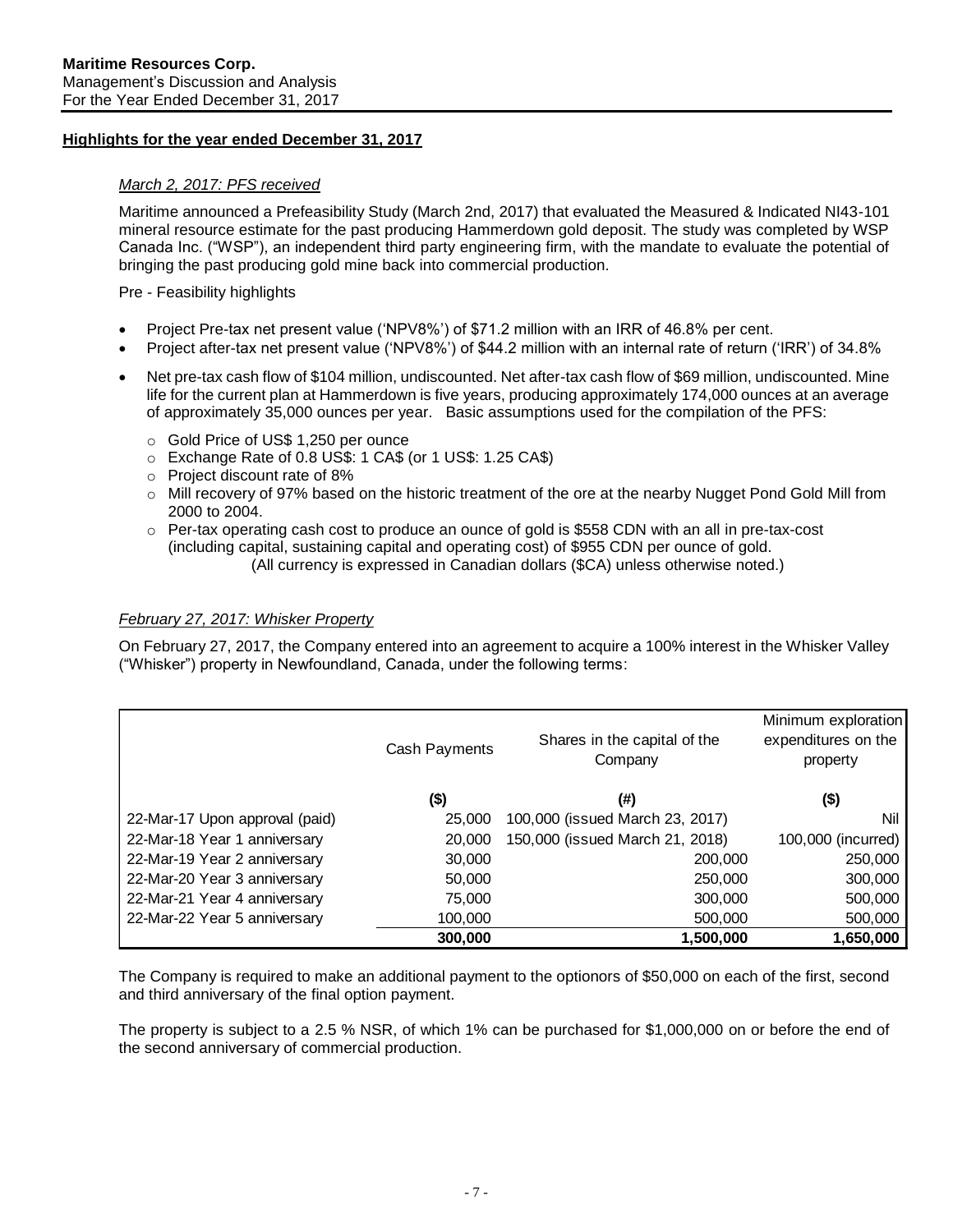On November 16, 2017, the Company further expanded the Whisker Valley project by entering into an agreement to acquire 100% interest in the El Strato property in Newfoundland, Canada (contiguous to Whisker), under the following terms:

|                      | Option payment | Shares in the capital of the             |
|----------------------|----------------|------------------------------------------|
|                      |                | Company                                  |
|                      | (\$)           | (#)                                      |
| Upon approval (paid) |                | 5,000 250,000 (Issued November 27, 2017) |
| Year 1 anniversary   | 10,000         | 250,000                                  |
| Year 2 anniversary   | 25,000         | 250,000                                  |
|                      | 40,000         | 750,000                                  |

On December 1, 2017, the Company also added to the Whisker Valley land package by entering into an agreement to acquire 100% interest in the Strugglers Pond property in Newfoundland, Canada (contiguous to Whisker), under the following terms:

|                      | Cash Payments | Shares in the capital of the<br>Company | Minimum exploration<br>expenditures on the<br>property |  |
|----------------------|---------------|-----------------------------------------|--------------------------------------------------------|--|
|                      | (\$)          | (#)                                     | (\$)                                                   |  |
| Upon approval (paid) | 2.000         | 10,000 (issued December 27, 2017)       | 5,000 (incurred)                                       |  |
| Year 1 anniversary   | 3.000         | 15,000                                  | 25,000                                                 |  |
| Year 2 anniversary   | 10,000        | 25,000                                  | 50,000                                                 |  |
| Year 3 anniversary   | 15.000        | 50,000                                  | 120,000                                                |  |
|                      | 30,000        | 100,000                                 | 200,000                                                |  |

Both the El Strato and Strugglers Pond properties are subject to separate 2% NSR royalties, of which 1% can be purchased for \$1,000,000 on or before the end of the second anniversary of commercial production.

*Securities issued: During the year ended December 31, 2017*

#### Private Placements

Pursuant to a private placement on September 25, 2017, the Company issued 8,034,167 nonflow-through units ("NFT Units") at \$0.10 per unit, 1,483,334 flow-through units ("FT Units") at \$0.15 per unit, for gross proceeds of \$1,025,917 of which \$100,000 is receivable at year end.

Each FT Unit consisted of one flow-through common share of the Company and one-half of one common share purchase warrant (the "FT Warrant"). Each whole FT Warrant will entitle the holder to purchase one common share of the Company (the "FT Warrant Share") at a price of \$0.20 per FT Warrant Share expiring March 22, 2019.

The flow-through shares were issued at a premium of \$74,167 to that of the non flow-through shares,

Each NFT Unit consisted of one non flow-through common share of the Company and one-half of one common share purchase warrant (the "NFT Warrant"). Each whole NFT Warrant will entitle the holder thereof to purchase one common share of the Company (the "NFT Warrant Share") at a price of \$0.20 per NFT Warrant Share for expiring March 22, 2019.

In connection with this private placement, finders' fees of \$72,850 were paid and 500,333 NFT Finder Warrants were issued. The warrant entitles the holder thereof to purchase one common share of the Company at a price of \$0.20 per Warrant Share expiring March 22, 2019. The warrants were valued at \$26,751 using the Black-Scholes option pricing model with the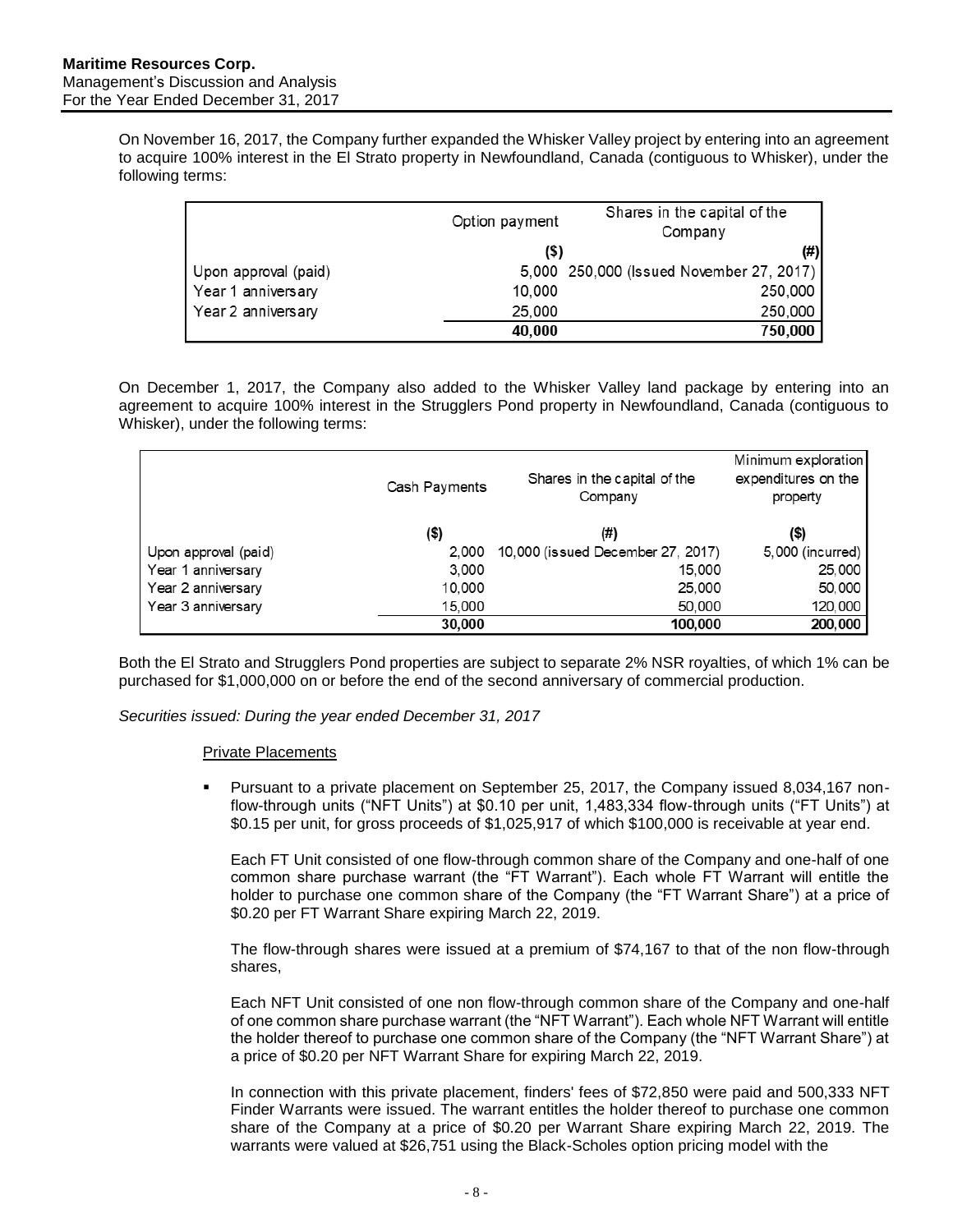following weighted average assumptions: risk-free interest rate of 1.58%, expected life of 1.5 years, expected volatility of 113.03% and dividend yield of 0%.

▪ On December 22, 2017, Pursuant to a private placement, and the Company issued 3,125,000 FT Units at \$0.12 per unit and 2,330,000 NFT Units at \$0.10 per unit for proceeds of \$608,000.

Each FT Unit consisted of one FT common share and one-half of FT Warrant. Each whole FT Warrant will entitle the holder to purchase one FT Warrant Share at a price of \$0.20 per FT Warrant Share expiring June 22, 2019.

Each NFT Unit consisted of one non flow-through common share of the Company and one-half of one NFT Warrant. Each whole NFT Warrant will entitle the holder to purchase one NFT Warrant Share at a price of \$0.20 per NFT Warrant Share for expiring June 22, 2019.

The flow-through shares were issued at a premium of \$62,500 to that of the non flow-through shares,

In connection with this private placement, finders' fees of \$26,250 were paid and 218,750NFT Finder Warrants were issued. The warrant entitles the holder thereof to purchase one common share of the Company at a price of \$0.20 per Warrant Share expiring June 22, 2019.The warrants were valued at \$6,459 using the Black-Scholes option pricing model with the following weighted average assumptions: risk-free interest rate of 1.78%, expected life of 1.5 years, expected volatility of 113.71% and dividend yield of 0%.

As at December 31, 2017, the company recorded \$96,920 (2016: \$Nil) for subscription funds received in relation to a private placement that occurred subsequent to year end.

#### Loan

The Company issued 333,333 shares in connection with the Bridge Financing Agreement. The shares were valued at \$46,667.

#### Exploration and evaluation assets:

- The Company issued 100,000 shares in connection with the Whisker property (Note 7). The shares were valued at \$14,000.
- The Company issued 250,000 shares in in connection with the El Strato property (Note 7). The shares were valued at \$22,500.
- The Company issued 10,000 shares in in connection with the Struggler Pond property (Note 7). The shares were valued at \$900.

#### *April 25, 2017: Bridge Financing Agreement (2017 Loan)*

On April 25, 2017, the Company entered into a loan arrangement ("Bridge Financing Agreement") pursuant to which it received \$500,000. The Bridge Financing Agreement, which was approved by the TSX Venture Exchange ("TSX-V") on April 26, 2017, provides for a maturity date of one year (the "Maturity Date"), bears interest of 8% per annum and is repayable upon earliest of: the maturity date, raising \$2,000,000 or more in equity or debt financing, or committing an event of default. In connection with the Bridge Financing Agreement, the lender received a bonus of 333,333 shares in the capital of the Company valued at \$46,667 and non-transferable warrants valued at \$105,387 allowing for the purchase of up to, in the aggregate, 1,666,666 additional common shares in the capital of the Company at \$0.15 per share until April 26, 2018. At December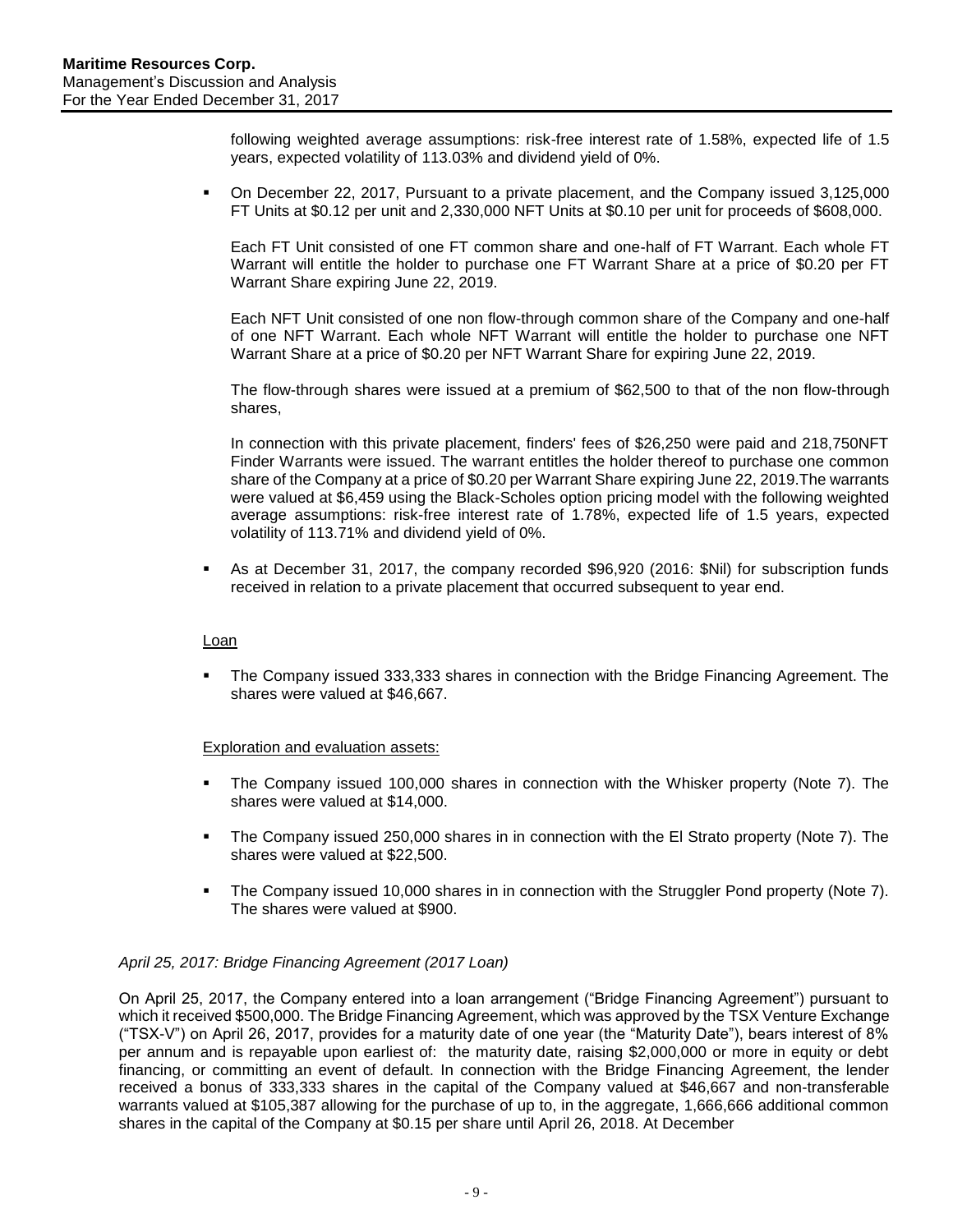31, 2017, the Company has accrued interest of \$27,397. The effective interest rate, including bonus shares and warrants is 44%. \$500,000, and interest of \$36,712 was repaid on March 26, 2018.

# <span id="page-9-0"></span>**Green Bay Project – 2017 Exploration Update**



Maritime's Green Bay property in central Newfoundland and Labrador hosts the Company's gold and base metal deposits. The recently closed (2004) Hammerdown Mine includes the adjacent Rumbullion and Muddy Shag Gold deposits. The Orion Gold deposit is situated 1.5 kilometres to the Southwest and the Lochinvar baseprecious metal deposit is located 1 kilometre East of Hammerdown. During 2017 Maritime became very active with the advancement of the Green Bay Project. The completion of the PFS in March of 2017 lead to an aggressive exploration field program the fall and early winter on both Hammerdown and the newly acquired Whisker project. Work is continuing in a very aggressive way from the start of 2018 and will continue throughout the year.

# **Trenching Program on the J,K and L Veins**

The J and K veins are just two of the 10-vein gold system and are exposed on the surface for over 30 meters and 15 meters respectively. They are located near the south wall of the small open pit that was mined by the previous operator,

Richmont Mines. During the original start-up of the Hammerdown Mine in year 2000, Richmont produced 8500 ounces from the small open pit over a period of just 4 months.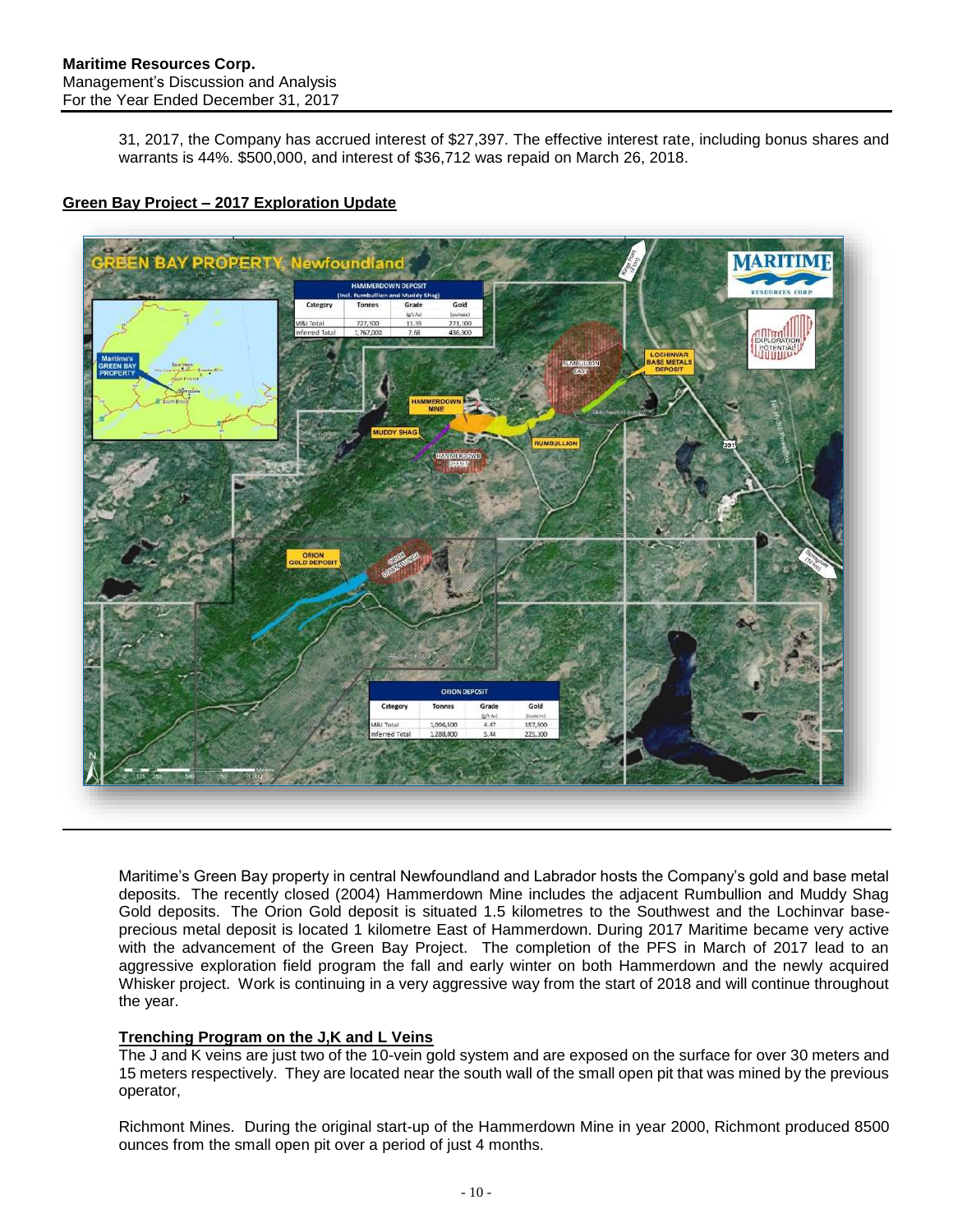High grade gold assays were received from the J-Vein, ranging from 3.5g/t Au over 0.3 m to 67.5g/t over 0.5 meters. Assay values were also received from K-Vein, where 2 samples assayed 11.8 g/t Au over 0.5 m and 27.2 g/t Au 0.3 m. Values at the L-Vein, which is oblique to the pit wall, west of the high-grade portion of the Hammerdown vein system, were lower than 1 gm/t Au, due to its position outside the main high-grade zone.

The surface traces of the "J" and "K" veins are upward projections of previous drill hole intersections from 30 to 50 meters depths. These veins trend parallel to the pit wall and are being targeted for its open pit potential in the early stages of re-starting the mine. This could potentially reduce the preproduction timeline as outlined in the recently released prefeasibility study. The maps attached show the location of the channel samples with detailed assays below. The maps also show the position of the veins in proximity to the existing open pit wall edge.

| <b>VEIN</b> | <b>CHANNEL WIDTH</b> | GOLD (g/t)  | <b>VEIN EXTENT</b><br>(Length) |
|-------------|----------------------|-------------|--------------------------------|
| $J-1$       | 0.75m                | $6.5$ g/t   | 7.62m                          |
| $J-1$       | 0.60 <sub>m</sub>    | $6.3$ g/t   | 4.18m                          |
| $J-1$       | 0.34 <sub>m</sub>    | $10.39$ g/t | 3.05m                          |
| J-1         | 0.5 <sub>m</sub>     | 67.5 g/t    | 4.07m                          |
| J-1         | 1.3 <sub>m</sub>     | $0.2$ g/t   | 4.88m                          |
| $J-1$       | 0.75m                | $2.6$ g/t   | 7.3m                           |
|             |                      |             |                                |
| $K-1$       | 0.5 <sub>m</sub>     | 11.8 $g/t$  | 6.55m                          |
| $K-1$       | 1.3 <sub>m</sub>     | $0.53$ g/t  | 3.15m                          |
| $K-1$       | 0.27 <sub>m</sub>    | 26.87 g/t   | 6.75m                          |
|             |                      |             |                                |
| $K-2$       | 0.79 <sub>m</sub>    | $3.11$ g/t  | 7.4m                           |

**Table of Channel Samples**, (showing grade, thickness and extent of the J and K vein)

**Table of Grab Samples**, (J and K vein)

| <b>SAMPLES</b> | GOLD (g/t) | <b>OUNCES/T</b> |
|----------------|------------|-----------------|
| $B-1$          | 24.6       | .79             |
| $B-2$          | 118.5      | 3.81            |
| $B-3$          | 99.2       | 3.19            |
| $B-4$          | 169.6      | 5.45            |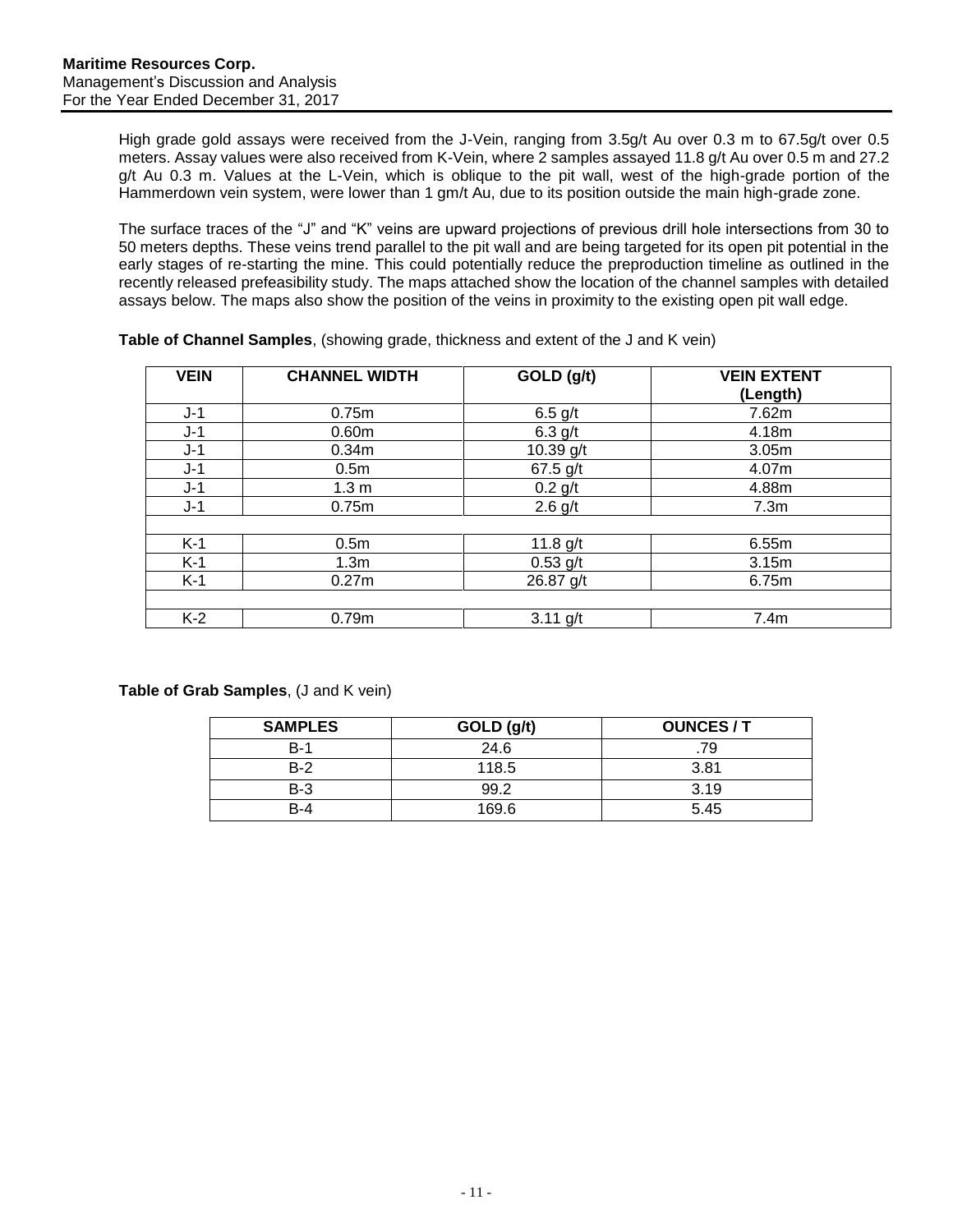

#### **Opening of Portal**

Maritimealso completed the re-opening of the underground portal and now have access to the historic Hammerdown gold mine, near King's Point, NL Canada. During the last couple of months crews have been working to remove any surface material from in front of the portal and the unconsolidated waste rock that was used to plug the portal during the shut down and reclamation of the mine in 2004. Springdale Forest Resources Inc., a local contractor did an excellent job in the removal of the material and construction and installation of the security gate in front of the open portal, see pictures below. The removal of the plug was achieved with a remote scoop with cameras mounted on it. From surface it appears that the ramp is in excellent condition requiring less than expected rehabilitation, further work is proceeding to determine the amount of work to put it back in operation. The company will now be working closely with the government of Newfoundland and Labrador regulatory departments including Mineral Development Division, Occupational Health and Safety Branch and the Environmental Division to establish the permitting required to both dewater and rehabilitate the underground access ramps.

Water samples were taken from exploration drill holes that are connected to the historical underground development on two separate occasions by both the Company and Stantec Engineering out of St John's. The previous sampling program completed in 2013 as well as the samples taken by Stantec this fall showed clean water with neutral pH and no elevated contaminants. Permit applications are currently being finalized for submittal to the various government agencies to start the dewatering program in 2018.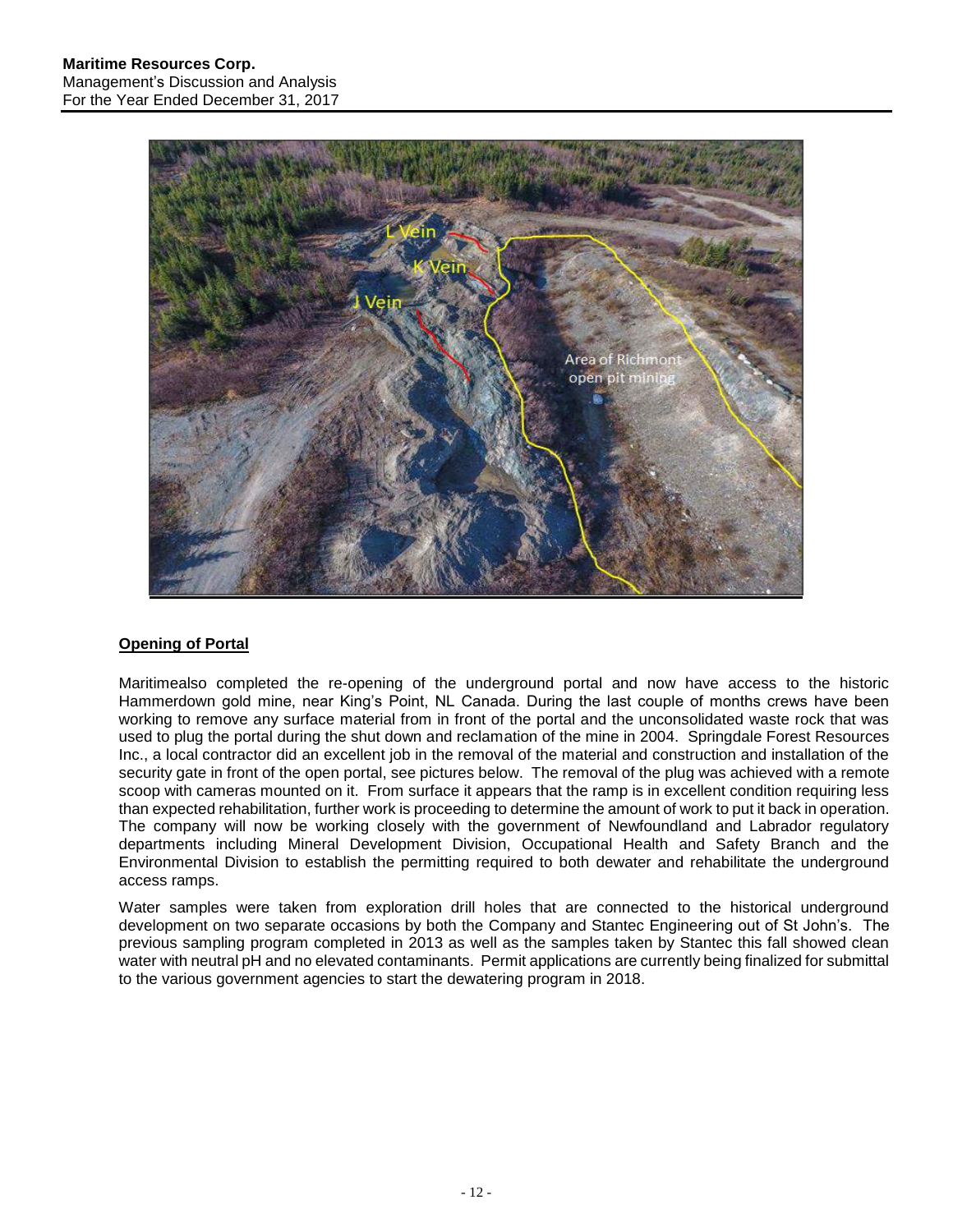

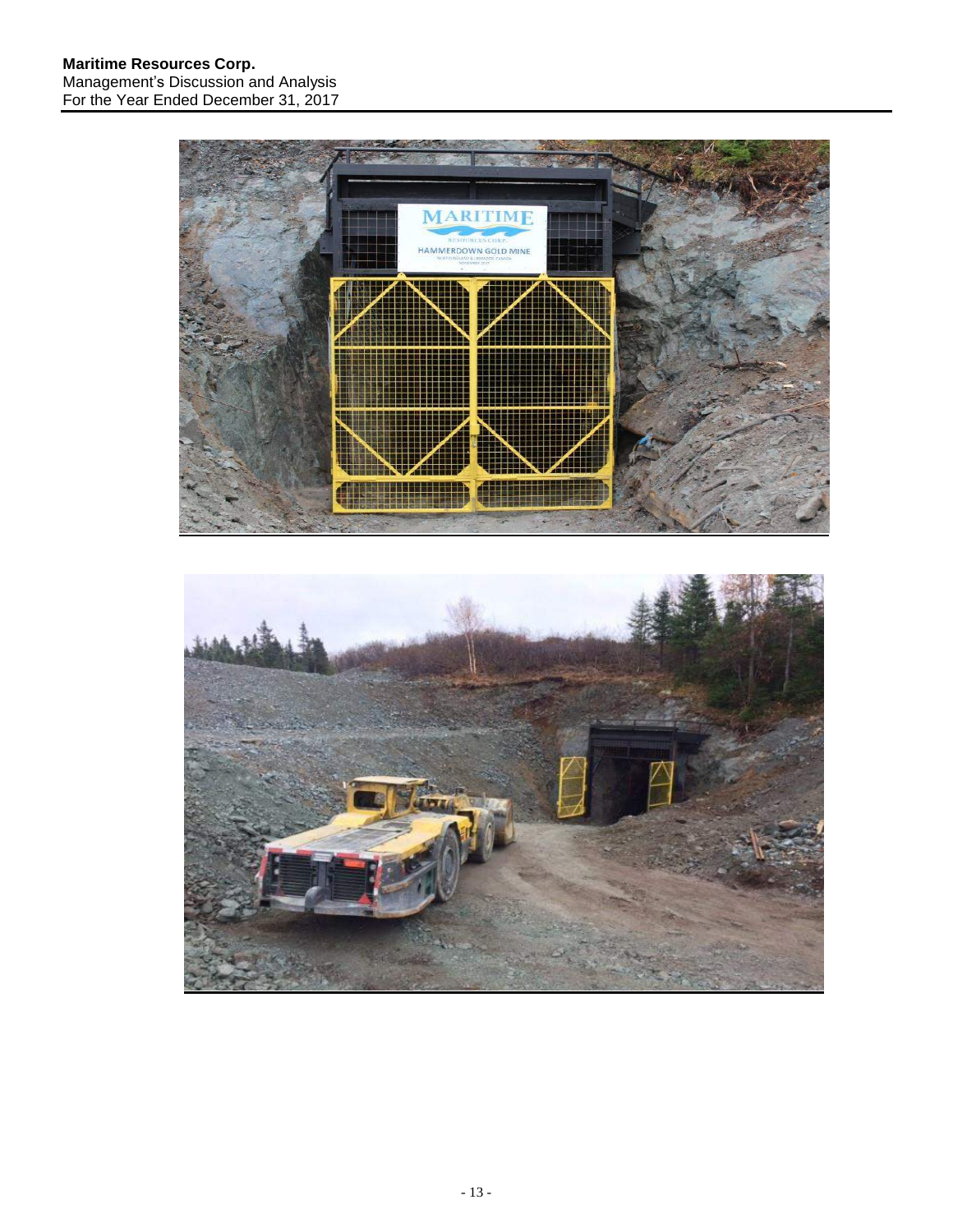# <span id="page-13-0"></span>**Whisker Valley Project – 2017 Exploration Update**



# **Whisker Valley Summary**

The work that was carried out on the Whisker project during the fall of 2017 has identified three sub-parallel vein systems that now extend for over 250 metres. The high-grade nature of the veins have been seen over the entire 250 metres of exposed trenches and is open at both end. Below are the summary maps of each of the Ben and Jackson veins showing summary assay intervals as shown in the table above.

# **Ben Vein**

As previously released (news released November 29, 2017) the Ben vein has been exposed over a strike length of 90 metres and remains open in both directions. Results from the most westerly portion of the Ben 1 vein as returned a weighted average grade of 31 metres of 7.57 g/t Au over an average width of 1.31 metres. The Ben 2 vein as previously released returned a weighted average grade of over the 31 metres grading 13.42 g/t Au over an average width of 1.09 metres. These are parallel veins that sit approximately 2 metres apart at the western end of the exposed system. The most recent assays of the easterly extension of the Ben 2 vein has returned composited grades of 4.25 g/t Au over a strike length of 13.00 metres, 2.02 g/t Au over a strike length of 22.50 metres, 4.7g/t Au over a strike length of 5 metres, as well as, 1.34 g/t Au over a strike length of 17.50 metres as outlined in the table above.

#### **Jackson Vein**

As previously released (news released January 22, 2018) the Jackson Vein has been mapped over a total strike length of 84 metres with composited results from the most easterly 34 metre section of the vein returning a weighted average grade of 13.66 g/t Au with an average vein width of 1.23 metres. The most recent assays of the westerly extension of the Jackson Vein 2 Vein has returned composited grades of 10.22 g/t Au over a strike length of 23.75 metres, as well as 3.59 g/t Au over a strike length of 26.25 metres as outlined in the table above. Significant to note as well are the occurrence of mineralized tension gash veins/alteration in the immediate hanging wall and footwall to the Jackson Vein. Assays from several tension gash/alteration returned 15.73 g/t Au over 0.30 metres, 3.78 g/t Au over 0.36 metres as well as 20.38 g/t Au over 0.15 metres.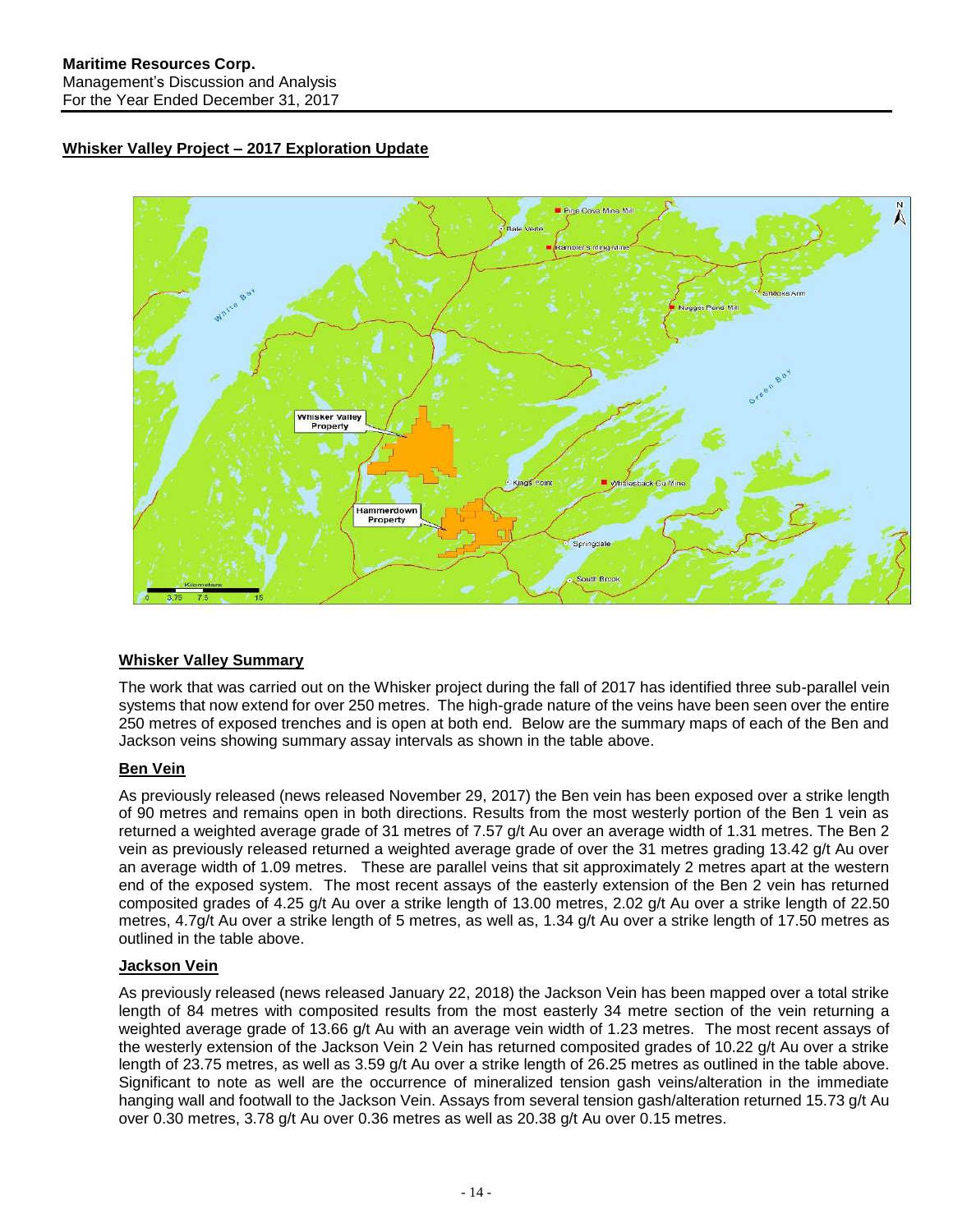## **Gary Vein**

The Gary Vein is located at the most easterly end of the exposed trench, approximately 200 metres along strike from the previously announced Ben Vein results (NR 17-15 released November 29, 2017 and see figure below). The trench has now exposed the vein system for over 250 metres with high grade gold assays returned from both ends. This new discovery remains open in both directions along strike and at depth.

The Gary Vein, is located on the most easterly exposed portion of the vein system discovered during the trenching program this fall. The vein is represented by a robust gold base metal bearing quartz vein, containing localized occurrences of galena, pyrite and chalcopyrite and visible gold hosted in altered granitic rocks.

The Gary Vein has now been mapped over a strike length of 28 metres and remains open in both directions. Results from the channel samples returned a weighted average grade of 16.61 g/t gold with an average vein width of 0.91 metres over a projected calculated sample strike length of 38 metres. The most easterly sample retuned grades of 25.67 g/t with the most westerly sample retuning grades of 42.91 g/t. Further trenching will be conducted in the spring of 2018 after the completion of the planned drill program this winter.



# **Permitting**

GemTec Engineering has been working hard on our environmental and engineering studies and has been engaged to complete the site environmental programs required for permitting the potential mining operation. A mine water sampling program has been completed that determine the underground water quality in support of the mine dewatering program. A previous sampling programed completed in 2013 showed clean water with neutral pH. Permits to dewater the working has been submitted are expect by this spring. GemTec will continue with its baseline program while working towards Environmental Assessment Registration.

#### **Additions to the Development team**

Maritime is pleased with the appointment of Mr. Larry Pilgrim, P. Geo as the Company's Project Manager overseeing the exploration and development to bring the Hammerdown Gold Mine Project back to production. Larry will oversee the ongoing exploration of Maritime's Green Bay Properties and the newly acquired Whisker Valley Project. Both projects are with in 10 kilometres from each other and located near King's Point Newfoundland and Labrador, Canada.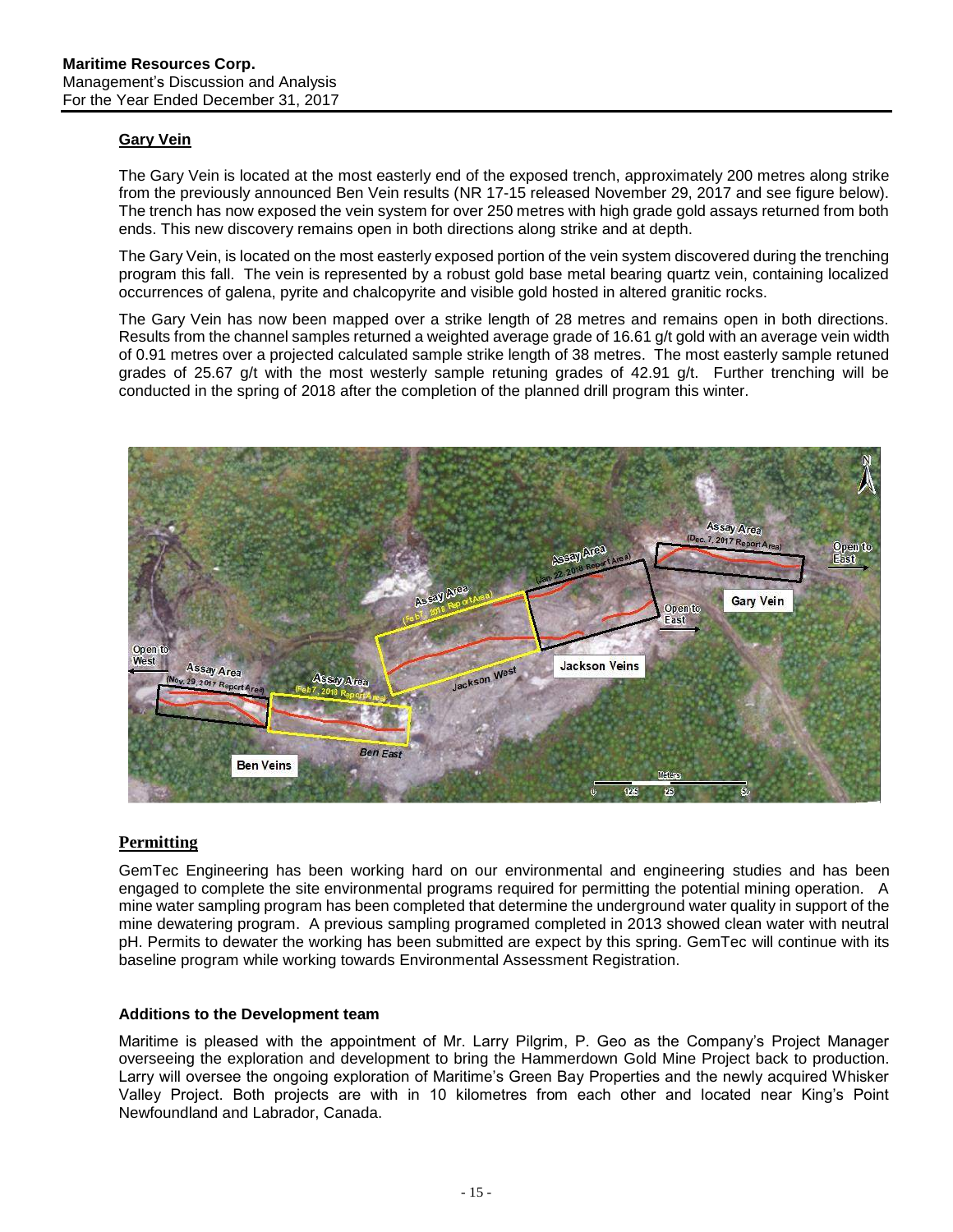Larry currently lives in Kings Point just 2 kilometres from the Hammerdown Mine site. Previously he held the position of Senior Geologist for Richmont Mines Inc. during the original evaluation and development of the Hammerdown Gold Mine in 2000 where he worked until the mine closed in 2004 due to low gold prices.

Mr. Pilgrim holds a Bachelor of Science degree in Geology from Memorial University and is a member of Professional Engineers and Geoscientists of Newfoundland, with more than 30 years of experience in exploration, ore grade control and mineral resource planning. Mr. Pilgrim joins the Maritime team as he transitions from his role as Exploration Superintendent with Rambler Metals and Mining Canada PLC (Rambler) where he managed large exploration programs, managed ore grade control for the mine and was a senior staff member participating in mine planning and acquisition evaluations. Prior to joining Rambler, from 2005 to 2007, Larry was Senior Geologist for Commander Resources Ltd, where he worked on the Green Bay/Hammerdown gold property as well as other Newfoundland projects. Maritime Purchased 100% of the Hammerdown project from Commander in 2010.

Expenditures incurred on the Company's 100% owned Green Bay Property and the Whisker Valley Property; during the years ended December 31, 2017 and December 31, 2016, follow:

<span id="page-15-0"></span>

|                              | <b>Green Bay</b> | <b>Whisker Valley</b> | <b>Total</b> |
|------------------------------|------------------|-----------------------|--------------|
|                              | (\$)             | (\$)                  | \$)          |
| Balance, December 31, 2015   | 4,924,533        |                       | 4,924,533    |
| <b>Exploration costs:</b>    |                  |                       |              |
| <b>Drilling</b>              | 4,875            |                       | 4,875        |
| Geology and engineering      | 562,135          |                       | 562,135      |
| Geochemistry                 | 69,788           |                       | 69,788       |
| Property                     | 95,124           |                       | 95,124       |
| Geophysics                   | 162,562          |                       | 162,562      |
| Other                        | 7,348            |                       | 7,348        |
| Net additions                | 901,832          |                       | 901,832      |
| Balance, December 31, 2016   | 5,826,365        |                       | 5,826,365    |
| Additions during the year    |                  |                       |              |
| Acquisition costs - cash     |                  | 32,000                | 32,000       |
| Acquisition costs - shares   |                  | 37,400                | 37,400       |
| <b>Exploration costs:</b>    |                  |                       |              |
| Geology and engineering      | 461,941          | 145,068               | 607,009      |
| Geochemistry                 | 10,776           |                       | 10,776       |
| Property                     | 65,325           | 4,280                 | 69,605       |
| Geophysics                   | 42,098           |                       | 42,098       |
| Other                        | 8,728            |                       | 8,728        |
|                              | 588,868          | 218,748               | 807,616      |
| Less:                        |                  |                       |              |
| Recoveries & Grants          | (164, 377)       |                       | (164, 377)   |
| Net additions                | 424,491          | 218,748               | 643,239      |
| Balance at December 31, 2017 | 6,250,856        | 218,748               | 6,469,604    |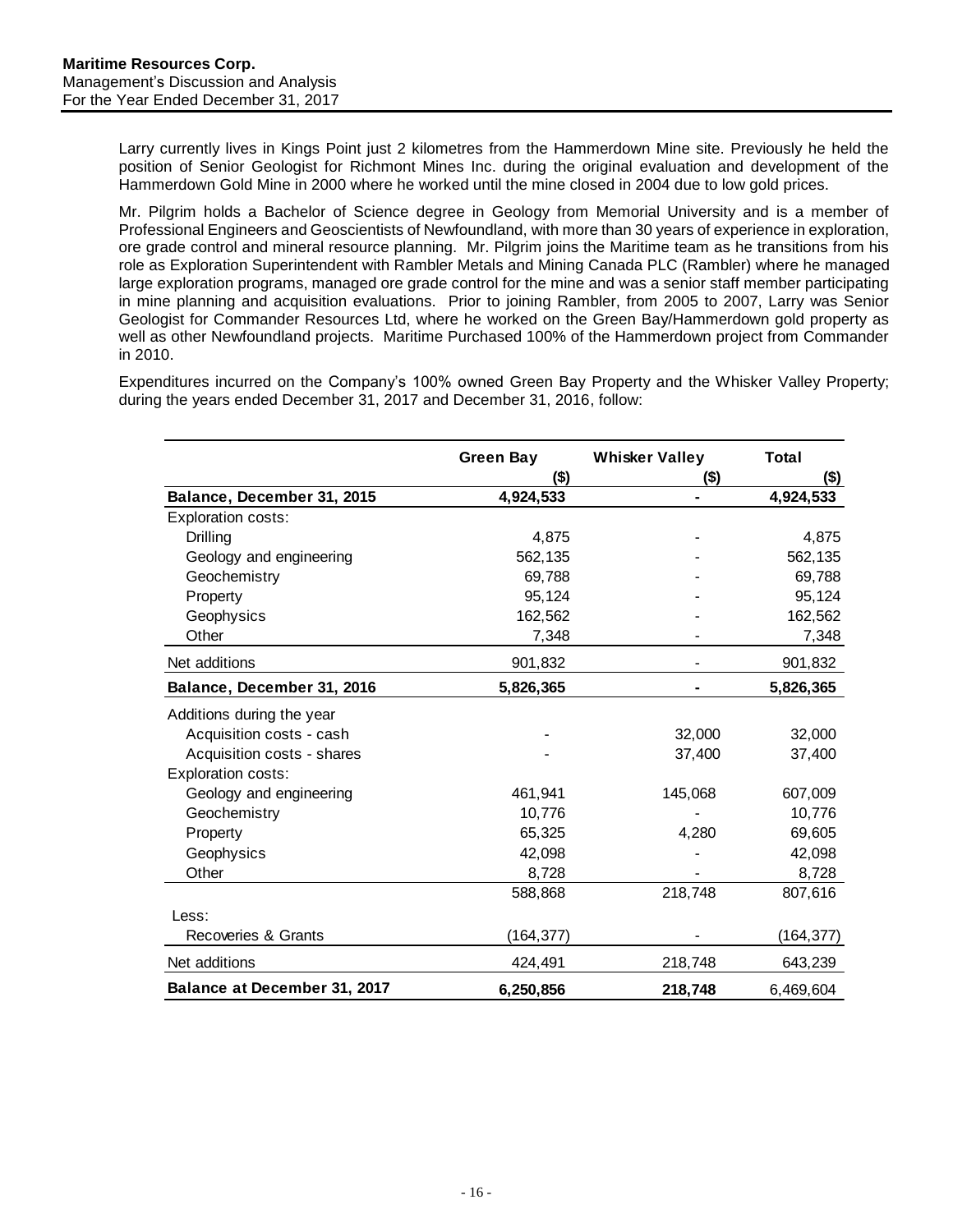## **Subsequent Events**

On April 13, 2018, Anaconda Mining Inc. ("Anaconda") made a formal unsolicited offer to the Company and its shareholders, to acquire all of the issued and outstanding shares of the Company. The offer contemplates the exchange of one common share of the Company for consideration of 0.390 of a common share in Anaconda. The offer will be open for acceptance until July 27, 2018. The Company has engaged legal counsel and financial advisors to evaluate Anaconda's offer as well as consider other strategic alternatives.

On March 26, 2018, \$500,000, including interest of \$36,712 was repaid for the outstanding 2017 Loan.

On March 26, 2018, the Company closed its private placement, and issued 5,300,000 NFT units, for proceeds of \$530,000. Finders fees of \$35,000 were paid and 350,000 finder warrants were issued. All Warrants and finder warrants issued are exercisable until September 21, 2019.

On March 21, 2018 the Company issued 150,000 shares in connection with the Whisker property and made the required cash payment of \$20,000 on April 5, 2018. The shares were valued at \$16,500. In addition, the Company has incurred the minimum \$100,000 in exploration expenditures on the property.

On February 15, 2018, the Company closed its third tranche of a private placement and issued 250,000 FT Units and 2,478,340 NFT Units for proceeds of \$277,834. Each unit consists of one FT or NFT share and one-half of one common share purchase warrant. Finders fees of \$8,400 were paid and 488,480 finder shares and 580,646 finder warrants were issued. All Warrants and finder warrants issued are exercisable until August 15, 2019.

On January 11, 2018, the Company closed its second tranche of a private placement and issued 666,000 FT Units and 2,470,000 NFT Units for proceeds of \$326,920 of which \$96,920 was received in advance. Each unit consists of one FT or NFT share and one-half of one common share purchase warrant. All Warrants issued are exercisable until July 11, 2019.

<span id="page-16-1"></span>

|                                            | <b>Year Ended</b> | <b>Year Ended</b><br>December 31, 2017 December 31, 2016 | <b>Year Ended</b><br>December 31, 2015 |
|--------------------------------------------|-------------------|----------------------------------------------------------|----------------------------------------|
| Total revenues                             | \$<br>Nil         | Nil                                                      | Nil                                    |
| Financing expense                          | 162,091           | 25,304                                                   | 67,130                                 |
| Loss                                       | 1,587,543         | 1,387,634                                                | 677,075                                |
| Recovery on flow through premium liability | 72,685            |                                                          |                                        |
| Loss and comprehensive loss for the year   | 1,514,858         | 1,387,634                                                | 677,075                                |
| Basic and diluted loss per share           | (0.029)           | (0.029)                                                  | (0.019)                                |
| Total assets                               | \$<br>6,938,058   | 6,479,559                                                | 4,933,690                              |
| Total long-term liabilities                |                   |                                                          |                                        |
| Cash dividends per share                   | \$<br>Nil         | Nil                                                      | Nil                                    |

# <span id="page-16-0"></span>**Selected Annual Information**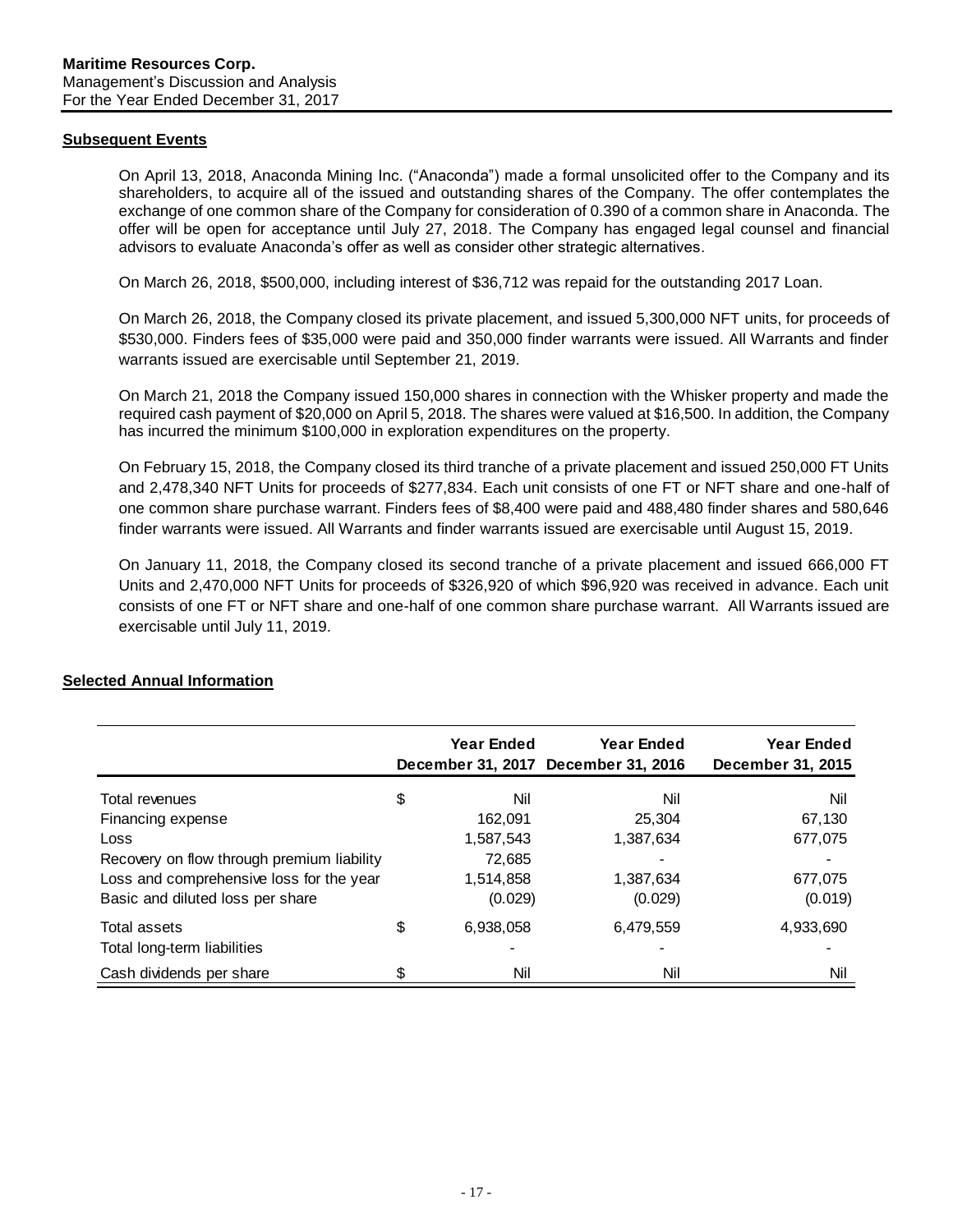# **Summary of Quarterly Results and Discussion of Operations**

The selected information set out below has been gathered from the previous eight quarterly financial statements for each respective financial period and is based on IFRS and Canadian GAAP.

|                                                  | 31-Dec<br>2017 | 30-Sep<br>2017 | $30 - Jun$<br>2017 | 31-Mar<br>2017 | 31-Dec<br>2016 | 30-Sep<br>2016 | 30-Jun<br>2016 | 31-Mar<br>2016 |
|--------------------------------------------------|----------------|----------------|--------------------|----------------|----------------|----------------|----------------|----------------|
|                                                  | $($ \$)        | $($ \$)        | $($ \$)            | $($ \$)        | $($ \$)        | $($ \$)        | $($ \$)        | $($)$          |
| <b>Exploration and</b><br>evaluation assets      | 6,469,604      | 6,164,584      | 5,972,425          | 6,004,297      | 5,826,365      | 5,303,921      | 5,064,295      | 4,991,773      |
| <b>Financing expense</b>                         | 71,475         | 50,929         | 37,221             | 2,466          | (5, 872)       | 13,934         | 8,392          | 8,850          |
| G&A (incl. share based<br>compensation)          | 619,643        | 244,545        | 376,316            | 348,437        | 69,857         | 918,553        | 274,763        | 124,977        |
| <b>Share-based payments</b>                      | 208,401        | 2,895          | 25,721             | 2,895          | (164, 941)     | 438,438        | 1,264          | 1,212          |
| Adjusted G&A (net of<br>share based payments)    | 411,242        | 241,650        | 350,595            | 345,542        | (95,084)       | 480,115        | 273,499        | 123,765        |
| Other comprehensive<br>income                    |                |                |                    |                | (25,000)       | 25,000         |                |                |
| Interest income                                  |                |                |                    | 1,398          | 516            |                |                |                |
| Recovery on flow<br>through premium<br>liability | 72,685         |                |                    |                |                |                |                |                |
| Loss and<br>comprehensive loss                   | (546, 880)     | (244, 627)     | (375, 972)         | (347, 379)     | (94, 341)      | (893, 553)     | (274, 763)     | (124, 977)     |
| Loss per share                                   |                |                |                    |                |                |                |                |                |
| -basic and diluted                               | (0.02)         | (0.00)         | (0.01)             | (0.01)         | (0.03)         | (0.02)         | (0.01)         | (0.00)         |

# **Non-IFRS Financial Measures**

Due to the adoption of the accounting standard for share-based payments, the Company's general and administrative quarterly expenses have fluctuated significantly. The granting and vesting of stock options is at the discretion of the Board of Directors and the resulting expenses do not reflect the normal operations of the Company. The Company has included "adjusted general and administrative expenses" without the share-based payments to be more reflective of normal operations. This financial measurement does not have any standardized meaning prescribed by IFRS and may not be comparable to similar measures presented by other corporations or entities.

#### <span id="page-17-0"></span>**Discussion of Operations**

*Fourth quarter ended December 31, 2017("Q4 2017") as compared with the fourth quarter ended December 31, 2016 ("Q4 2016')*

The Company incurred total general and administrative expenses of \$619,643 during the Q4 2017 (Q4 2016: \$69,857). Included in general and administrative expenses are share-based payments, a non-cash item resulting from the application of the Black-Scholes Option Pricing Model using assumptions in respect of expected dividend yield average risk-free interest rates, expected life of the options and expected volatility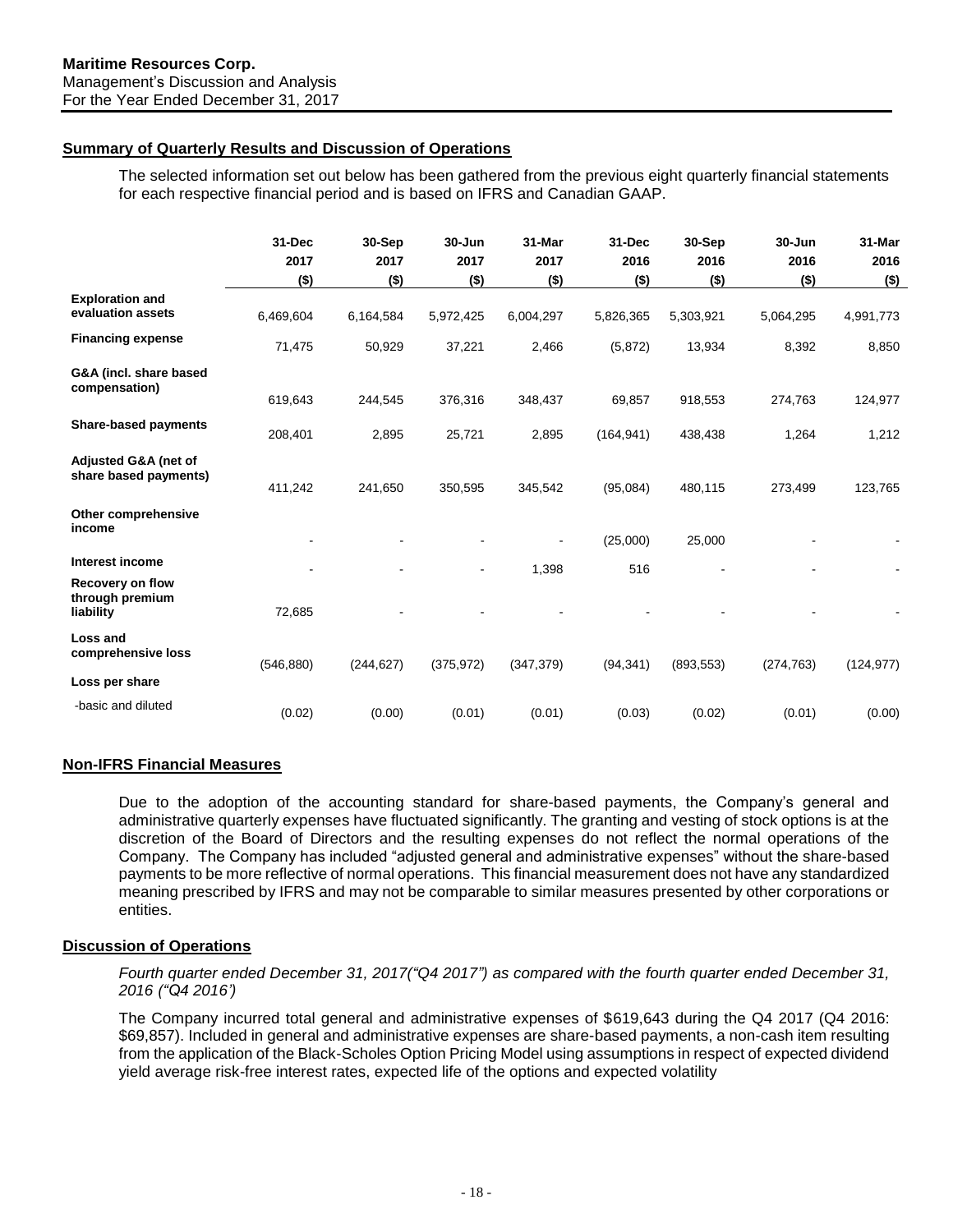*Year ended December 31, 2017as compared with the year ended December 31, 2016*

The Company had no revenue for the years ended December 31, 2017 and 2016. General and administrative expenses increased to \$1,588,941 (2016: \$1,388,150) of which \$239,912 (2016: \$275,973) pertained to noncash share-based payments. The following are the major variances:

- Administrative expenses increased to \$344,159 (2016: \$328,558) due to increased rent.
- Consulting expenses were \$429,079 for the year (2016: \$313,946). The increase is the result of a new rate for the services of the current CEO and the consulting fees of one of the directors, both of whom previously received director fees.
- In respect of Directors' fees, effective April 1, 2015, the Company agreed to provide for directors' fees, as to \$1,500 per month for each of the 5 non-executive directors, effective April 1, 2015. On April 1, 2016, one of the non-executive directors entered into a consulting agreement with the Company, and on June 1, 2016, a second non-executive director entered into an employment agreement with the Company, for provision of their respective services. At December 31, 2017, the directors' fees totalling \$13,500 remain unpaid.
- Financing expense and interest on loans payable of \$162,091 for the year (2016: \$25,304) relate to loans and amortization of the value of bonus shares and warrants issued to the lenders.
- Investor relations decreased to \$314,511(2016: \$331,211) and relate to expenses pertaining to the private placements and general communication with shareholders and interested parties.
- Share-based payments of \$239,912 for the year (2016: \$275,973) were recognized in respect of the vesting of stock option, in relation to the following:

|                    | For the Year Ended |                          |    |                   |  |
|--------------------|--------------------|--------------------------|----|-------------------|--|
|                    |                    | <b>December 31, 2017</b> |    | December 31, 2016 |  |
| Accounting         | \$                 |                          | \$ | 39,549            |  |
| Consulting         | S                  | 156,582                  | S  | 227,378           |  |
| Investor relations | \$                 |                          | \$ | 9,046             |  |
| Salary             | S                  | 83,330                   | \$ |                   |  |
|                    |                    | 239,912                  |    | 275,973           |  |

# <span id="page-18-0"></span>**Liquidity and Capital Resources**

The financial statements are prepared on a 'going concern' basis, which contemplates that the Company will continue in operation for the foreseeable future and will be able to realize its assets and discharge its liabilities in the normal course of business. The Company's ability to continue as a going concern is dependent on its ability to raise additional funds or the attainment of profitable operations. The Company will need to raise or borrow money for exploration and administration expenditures, and to settle current liabilities, and to ensure it maintains sufficient funds to keep its claims and property agreements in good standing. Current sources of funding are undetermined and management continues to review potential financings options. Although the Company has been successful at raising funds in the past through the issuance of share capital, it is uncertain whether it will be successful or able to continue to do so in the future.

At December 31, 2017, the Company had:

- An accumulated (life to date) deficit of \$5,107,389 (December 31, 2016: \$3,662,649).
- Working capital deficit of \$188,610 (December 31, 2016: working capital of \$145,052.
- Cash of \$387,117 (December 31, 2016: \$580,510).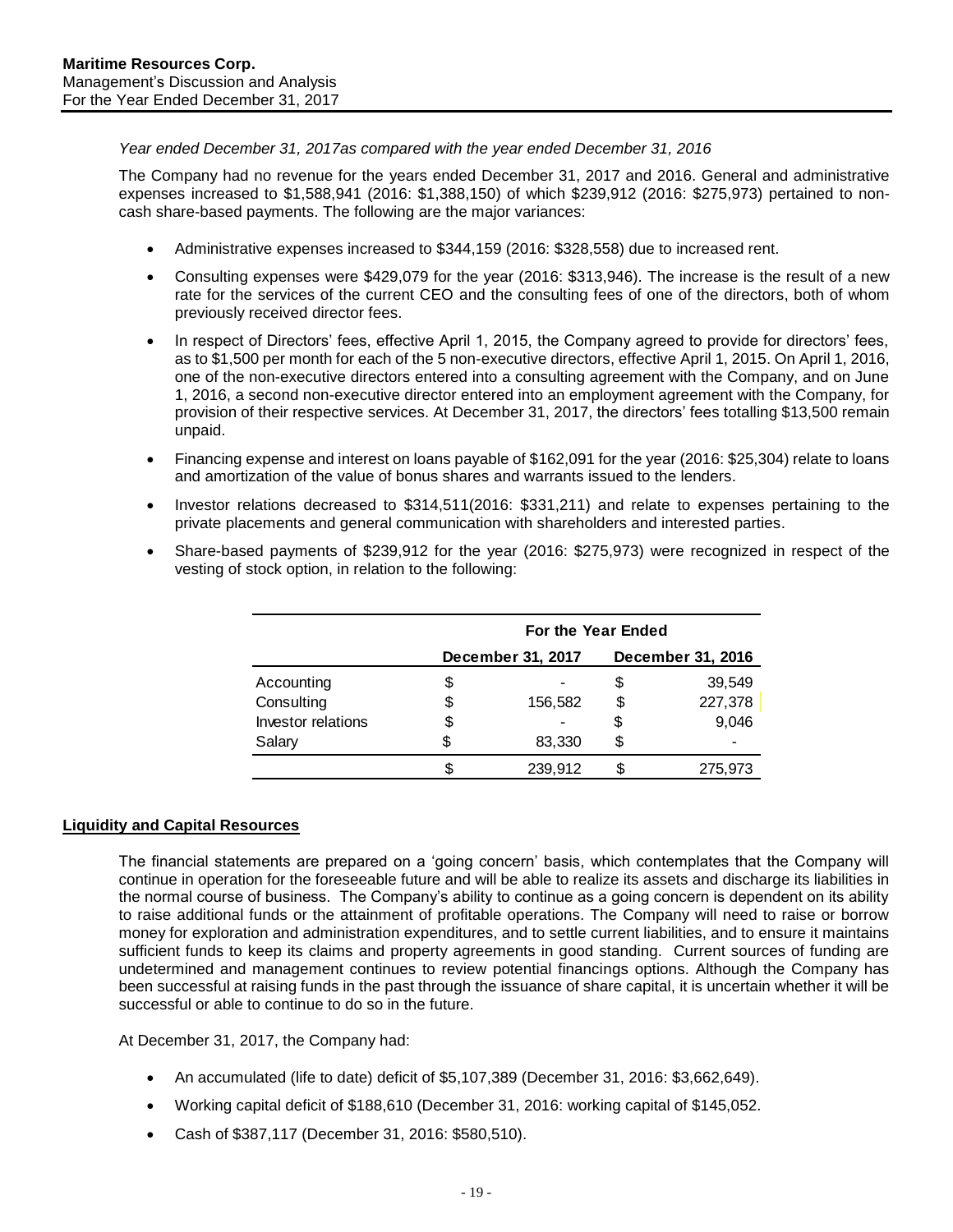- Accounts payable and accrued liabilities, including interest payable on loan of \$150,442 (December 31, 2016: \$408,143), which are due in the short term.
- Principal on loans of \$500,000 (December 31, 2016: \$100,000).

#### <span id="page-19-0"></span>**Related Party Transactions**

#### *Services*

Effective July 1, 2014 the Company entered into arrangement with an administration and exploration services contractor ("AESC"), in which a director is a shareholder, pursuant to which it receives office, administrative and exploration services. For the years ended December 31, 2017 and 2016, the Company was charged to reimburse office and administrative costs as follows:

|                       | 2017    | 2016   |
|-----------------------|---------|--------|
| Rent                  | 129.444 | 71,865 |
| Office administration | 37.266  | 18,413 |
|                       | 166.710 | 90.278 |

At December 31, 2017, the Company has \$15,358 included in prepaids (2016: \$359) to AESC.

#### *Loans*

In respect of the 2014 Notes as at December 31, 2017 the Company owed interest of \$Nil (2016: \$20,438) and principal of \$Nil (2016: \$100,000) to related party. On December 31, 2017, \$100,000, and interest of \$30,438 was repaid.

# **Compensation of Key Management Personnel**

Key management personnel consists of Douglas Fulcher (CEO, President and a Director of the Company), Jeannine Webb (CFO until June 14, 2017), Niina Makela (CFO, effective June 15, 2017) Bernard Kahlert (VP, Exploration), Janice Davies (Corporate Secretary until October 31, 2016), Jacqueline Collins (Corporate Secretary effective November 1, 2016), Andrew Pooler (COO effective June 1, 2016), Allan Williams (Director and Consultant) and Peter Mercer (a non-executive Director of the Company), David McCue (a non-executive Director until April 24, 2017) and Maynard Brown (a non-executive Director until July 24, 2017).

| Consulting            | Digga Holdings, a company owned by Douglas Fulcher, CEO                                                           |
|-----------------------|-------------------------------------------------------------------------------------------------------------------|
|                       | Neon Rainbow Holdings Ltd., a company owned by Allan Williams, Director                                           |
|                       | J Collins Consulting, a company owned by Jacqueline Collins, Corporate Secretary                                  |
|                       | JD Consulting Ltd., a company owned by Janice Davies, Corporate Secretary                                         |
|                       | Venturex Consulting, a company owned by Jeannine Webb, CFO                                                        |
|                       | Pamicon Developments, a company in which Douglas Fulcher, CEO and President, and<br>a director, is a shareholder. |
| Geological consulting | B.H. Kahlert & Associates Ltd., is a company owned by Bernard Kahlert, VP of Exploration                          |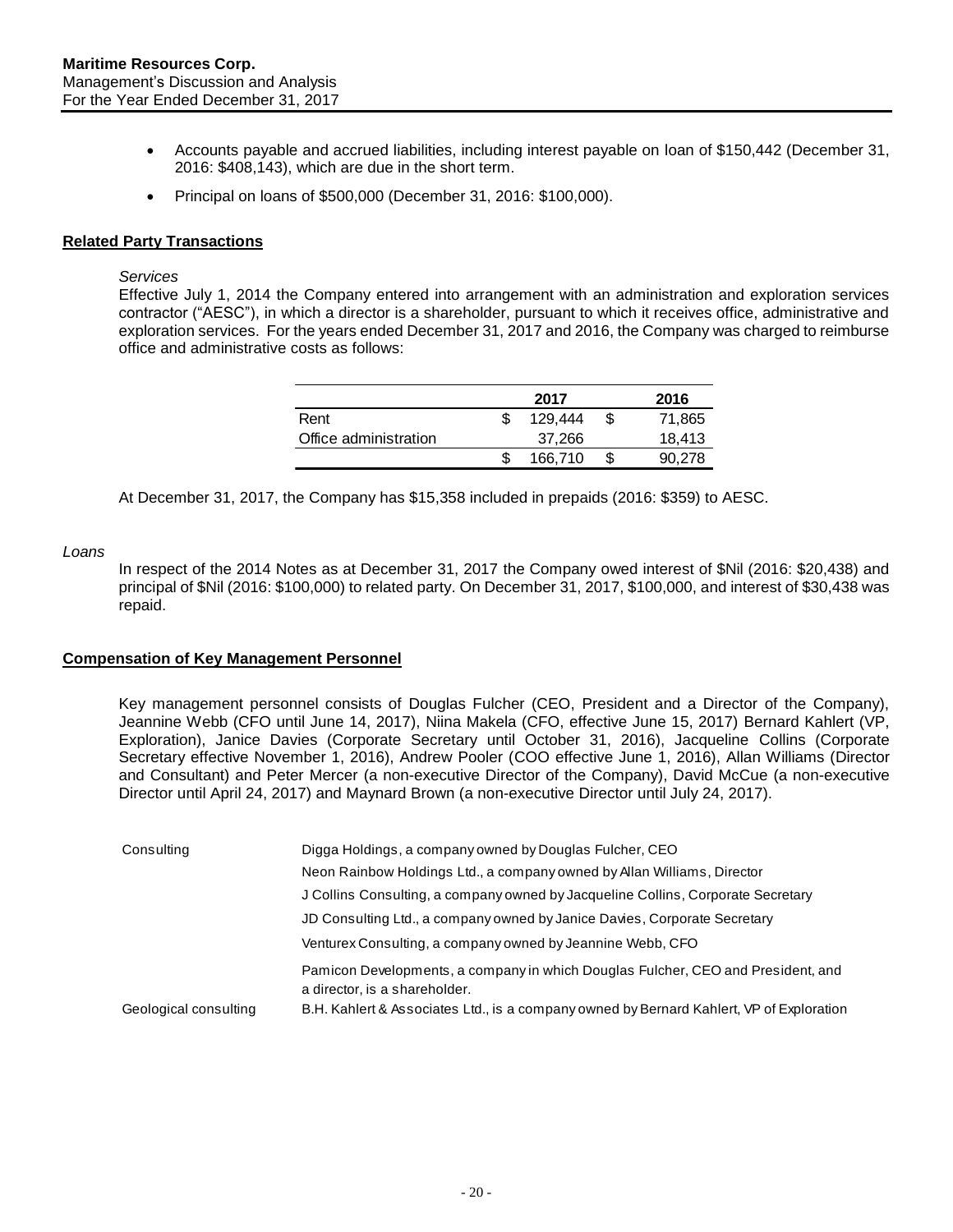The remuneration, including stock-based compensation, of key management personnel during the year ended December 31, 2017 and 2016 were as follows:

|                                      |   | 2017    | 2016          |
|--------------------------------------|---|---------|---------------|
| Consulting                           | S | 368,000 | \$<br>313,946 |
| Contract wages <sup>(1)</sup>        |   | 35,000  | 87,500        |
| Directors' fees                      |   | 27,000  | 66,000        |
| Geological consulting <sup>(2)</sup> |   | 274,900 | 105,000       |
| Share-based payments                 |   | 190,513 | 183,024       |
|                                      |   | 895.413 | \$<br>755,470 |

(1) Included in Administration on the Statement of Loss and Comprehensiv e Loss

(2) Included in Geology and Report Writing within Exploration and Ev aluation Assets

At December 31, 2017, the Company advanced \$20,750 (2016: \$Nil) to the CEO and a director of the Company and is included in prepaids, owed \$8,085 (2016: \$320) to an officer and former director of the Company.

At December 31, 2017, directors' fees, totalling \$13,500 (2016: \$115,500), remain unpaid.

#### **Proposed Transactions**

There are no proposed transactions to be reported.

#### <span id="page-20-0"></span>**Off Balance Sheet Arrangements**

The Company has no off balance sheet arrangements.

#### <span id="page-20-1"></span>**Risks and Uncertainties Related to the Company's Business**

Resource exploration is a speculative business and involves a high degree of risk. There is a significant probability that the expenditures made by the Company in exploring its properties will not result in discoveries of commercial quantities of minerals. A high level of ongoing expenditures is required to locate and estimate ore reserves, which are the basis for further development of a property. Capital expenditures to attain commercial production stage could be substantial. The following sets out the principal risks faced by the Company.

#### *Exploration*

The Company is seeking mineral deposits on exploration projects where there are not yet established commercial quantities. There can be no assurance that economic concentrations of minerals will be determined to exist on the Company's property holdings within existing investors' investment horizons or at all. The failure to establish such economic concentrations could have a material adverse outcome on the Company and its securities. The Company's planned programs and budgets for exploration work are subject to revision at any time to take into account results to date. The revision, reduction or curtailment of exploration programs and budgets could have a material adverse outcome on the Company and its securities.

#### *Market*

The Company's securities trade on public markets and the trading value thereof is determined by the evaluations, perceptions and sentiments of both individual investors and the investment community taken as a whole. Such evaluations, perceptions and sentiments are subject to change; both in short term time horizons and longer-term time horizons. An adverse change in investor evaluations, perceptions and sentiments could have a material adverse outcome on the Company and its securities.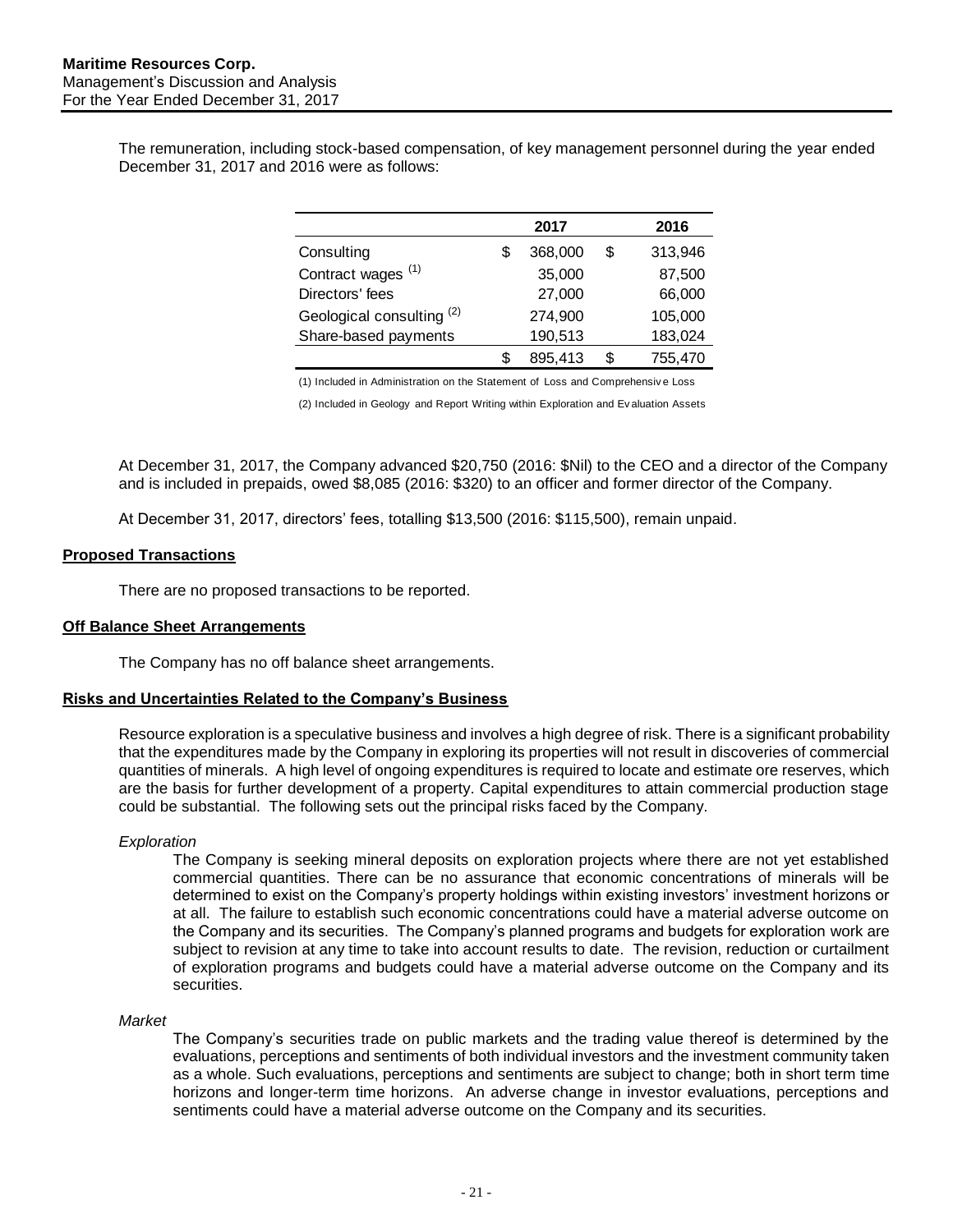#### *Commodity Price*

The Company's exploration projects are primarily related to exploration for gold and other precious metals in Canada. These minerals have recently been the subject of significant price fluctuations, and as such, there can be no assurance that that investors' evaluations, perceptions, beliefs and sentiments will continue to favour these target commodities. An adverse change in these commodities' prices, or in investors' beliefs about trends in those prices, could have a material adverse outcome on the Company and its securities.

#### *Title*

Although the Company has exercised the usual due diligence with respect to title to properties in which it has interests, there is no guarantee that title to the properties will not be challenged or impugned. The Company's mineral property interests may be subject to prior unregistered agreements or transfers or land claims, and title may be affected by undetected defects.

#### *Financing*

Exploration and development of mineral deposits is an expensive process, and frequently the greater the level of interim stage success the more expensive it can become. The Company has no producing properties and generates no operating revenues; therefore, for the foreseeable future, it will be dependent upon selling equity in the capital markets to provide financing for its continuing substantial exploration budgets. While the Company has been successful in obtaining financing from the capital markets for its projects in recent years, there can be no assurance that the capital markets will remain favourable in the future, and/or that the Company will be able to raise the financing needed to continue its exploration programs on favourable terms, or at all. Restrictions on the Company's ability to finance could have a material adverse outcome on the Company and its securities.

#### *Share Price Volatility and Price Fluctuations*

In recent years, the securities markets in Canada have experienced a high level of price and volume volatility, and the market prices of securities of many companies, particularly junior mineral exploration companies, like the Company, have experienced wide fluctuations which have not necessarily been related to the operating performance, underlying asset values or prospects of such companies. There can be no assurance that these price fluctuations and volatility will not continue to occur.

#### *Key Personnel*

The Company's exploration efforts are dependent to a large degree on the skills and experience of certain of its key personnel. The Company does not maintain "key man" insurance policies on these individuals. Should the availability of these persons' skills and experience be in any way reduced or curtailed, this could have a material adverse outcome on the Company and its securities.

#### *Competition*

Significant and increasing competition exists for the limited number of mineral property acquisition opportunities available. As a result of this competition, some of which is with large established mining companies with substantial capabilities and greater financial and technical resources than the Company, the Company may be unable to acquire additional attractive mineral properties on terms it considers acceptable.

#### *Realization of Assets*

Exploration and evaluation assets comprise a substantial portion of the Company's assets. Realization of the Company's investment in these assets is dependent upon the establishment of legal ownership, the attainment of successful production from the properties or from the proceeds of their disposal. Resource exploration and development is highly speculative and involves inherent risks. While the rewards if an ore body is discovered can be substantial, few properties that are explored are ultimately developed into producing mines. There can be no assurance that current exploration programs will result in the discovery of economically viable quantities of ore. The amounts shown for acquisition costs and deferred exploration expenditures represent costs incurred to date and do not necessarily reflect present or future values.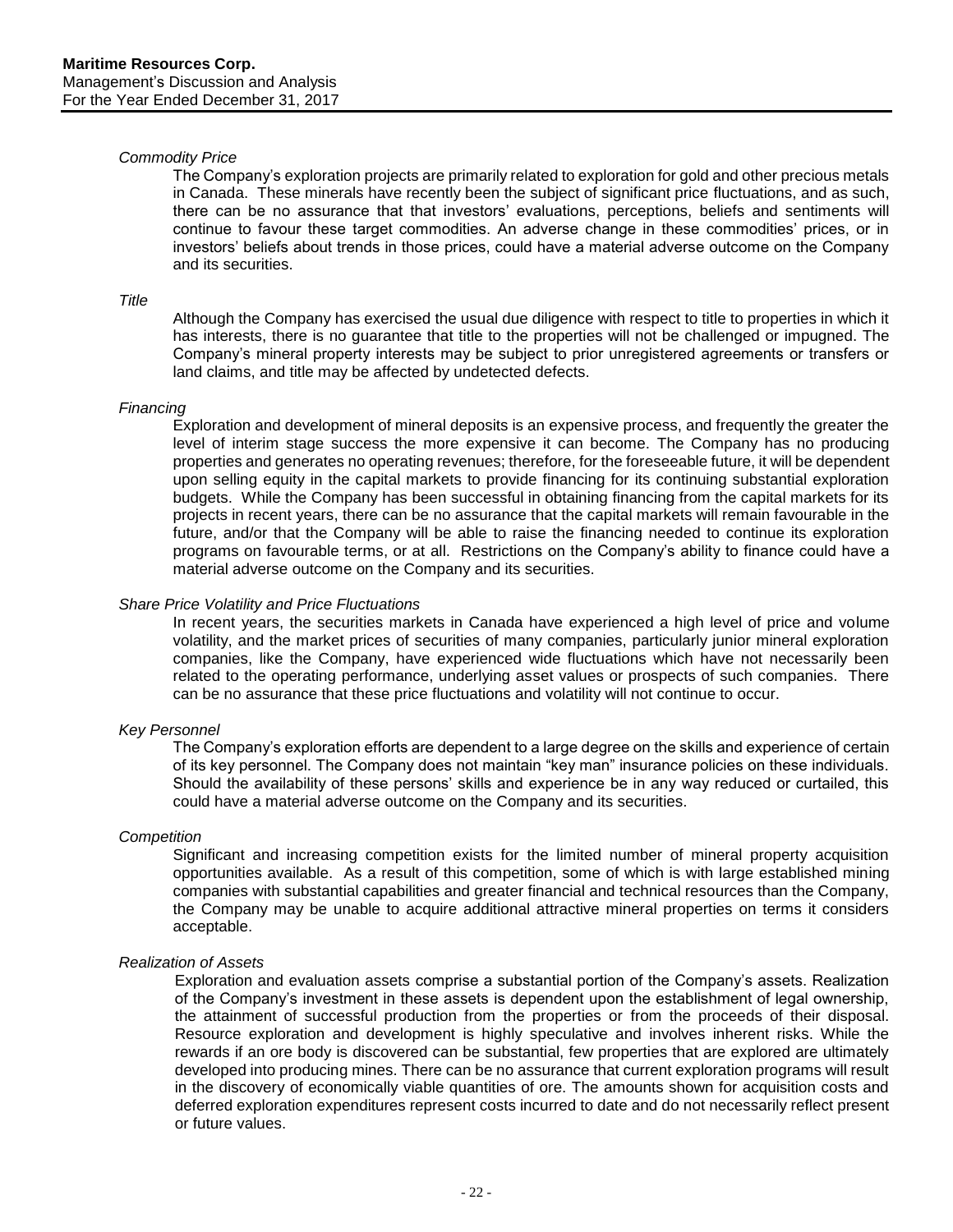#### *Environmental and Other Regulatory Requirements*

The current or future operations of the Company, including development activities and commencement of production on its properties, require permits from various governmental authorities and such operations are and will be subject to laws and regulations governing prospecting, development, mining, production, exports, taxes, labour standards, occupational health, waste disposal, toxic substances, land use, environmental protection, safety and other matters. Companies engaged in the development and operation of mines and related facilities could experience increased costs, and delays in production and other schedules as a result of the need to comply with applicable laws, regulations and permits. There can be no assurance that approvals and permits required to commence production on its properties will be obtained on a timely basis, or at all. Additional permits and studies, which may include environmental impact studies conducted before permits can be obtained, may be necessary prior to operation of the properties in which the Company has interests and there can be no assurance that the Company will be able to obtain or maintain all necessary permits that may be required to commence construction, development or operation of mining facilities at these properties on terms which enable operations to be conducted at economically justifiable costs. Failure to comply with applicable laws, regulations, and permitting requirements may result in enforcement actions there under, including orders issued by regulatory or judicial authorities causing operations to cease or be curtailed, and may include corrective measures requiring capital expenditures, installation of additional equipment, or remedial actions. Parties engaged in mining operations or extraction operations may be required to compensate those suffering loss or damage by reason of such activities and may have civil or criminal fines or penalties imposed for violations of applicable laws or regulations.

Amendments to current laws, regulations and permits governing operations and activities of mining companies, or more stringent implementation thereof, could have a material adverse impact on the Company and cause increases in capital expenditures or production costs or reduction in levels of production at producing properties or abandonment or delays in development of new mineral exploration properties. To the best of the Company's knowledge, it is currently operating in compliance with all applicable environmental regulations.

#### *History of Net Losses; Accumulated Deficit; Lack of Revenue from Operations*

The Company has incurred net losses to date. The Company has not yet had any revenue from the exploration activities on its properties. Even if the Company commences development of certain of its properties, the Company may continue to incur losses. There is no certainty that the Company will produce revenue, operate profitably or provide a return on investment in the future.

#### *Uninsurable*

The Company and its subsidiaries may become subject to liability for pollution, fire, explosion and other risks against which it cannot insure or against which it may elect not to insure. Such events could result in substantial damage to property and personal injury. The payment of any such liabilities may have a material, adverse effect on the Company's financial position.

#### *Legal Proceedings*

As at the date of the Report, there were no legal proceedings against or by the Company.

#### *Critical Accounting Estimates*

In the preparation of financial information, management makes judgments, estimates and assumptions that affect, amongst other things, the carrying value of its mineral property assets. All deferred mineral property expenditures are reviewed, on a property-by-property basis, to consider whether there are any conditions that may indicate impairment. When the carrying value of a property exceeds its net recoverable amount that may be estimated by quantifiable evidence of an economic geological resource or reserve, joint venture expenditure commitments or the Company's assessment of its ability to sell the property for an amount exceeding the deferred costs, a provision is made for the impairment in value. Management's estimates of exploration, operating, capital and reclamation costs, if any, are subject to certain risks and uncertainties which may affect the recoverability of mineral property costs. Although management has used its best judgment to estimate of these factors, it is possible that changes could occur in the near term that could adversely affect management's estimate of the net cash flow to be generated from its properties. The Company also uses the Black-Scholes Option Pricing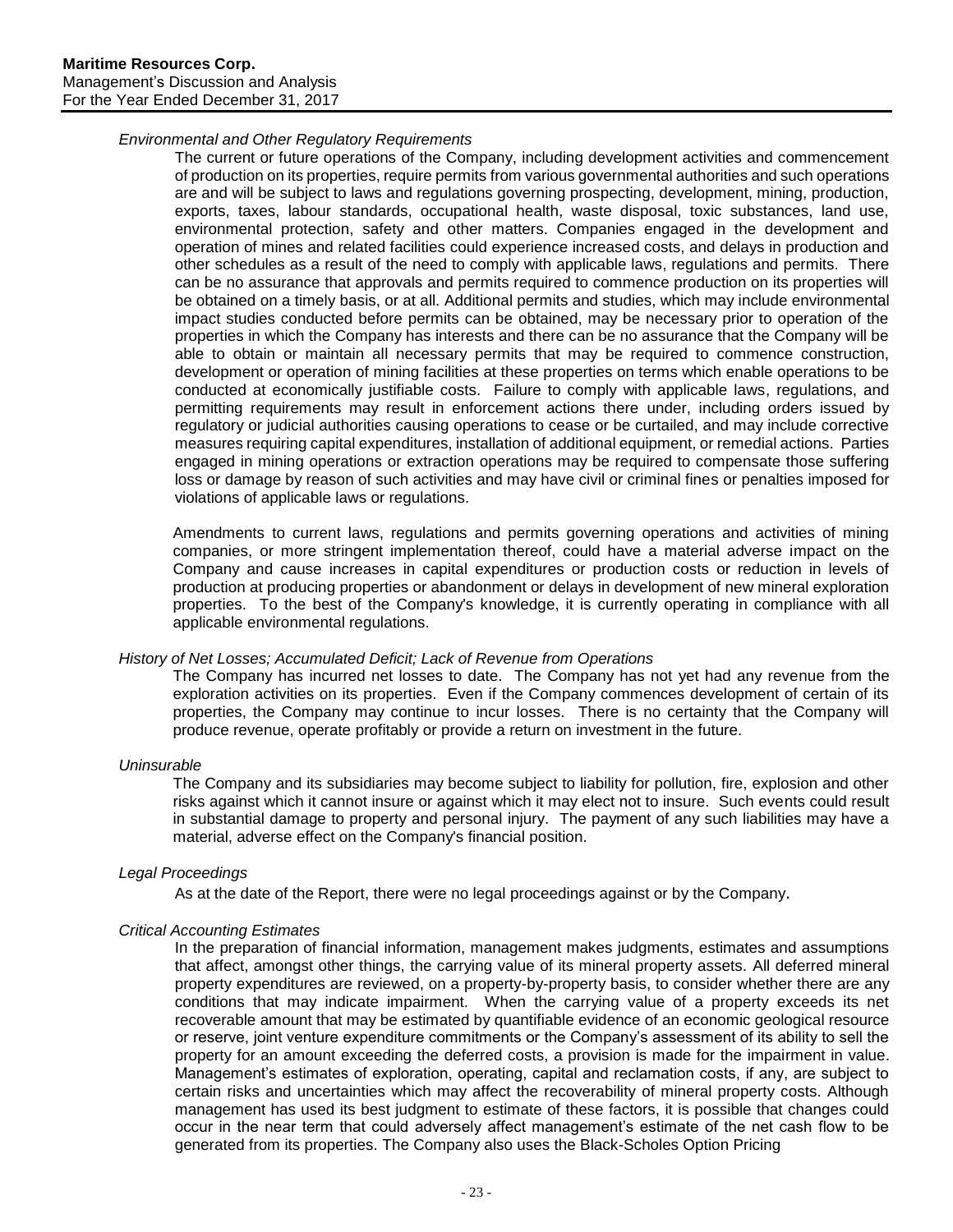Model in relation to share based payments. Option pricing models require the input of highly subjective assumptions including the expected price volatility. Changes in the subjective input assumptions can materially affect the fair value estimate, and therefore the existing models do not necessarily provide a reliable single measure of the fair value of the Company's stock options granted/vested during the period.

#### <span id="page-23-0"></span>**Other MD&A Disclosure Requirements**

#### **New Accounting Policies, Standards, Amendments and Interpretations Affecting Future Year-Ends**

New accounting standards not yet adopted

- **•** IFRS 2, "Share-based payment" (amended standard) is effective for annual periods beginning on or after January 1, 2018.
- IFRS 7, "Financial Instruments: Disclosure" is effective (proposed) for annual periods beginning on or after January 1, 2018.
- IFRS 9, "Financial Instruments: Classification and Measurement" is effective for annual periods beginning on or after January 1, 2018.

The Company expects the above standards will result in increased disclosure.

• IFRS 16, "Leases" is effective for annual periods beginning on or after January 1, 2019.

The Company is currently evaluating the impact of this new and amended standard on its financial statements.

#### **Financial Instruments & Other Instruments**

The Company has classified its cash as fair value through profit or loss (using level 1 of the fair value hierarchy); receivables (excluding tax arrangements) as loans and receivables; and accounts payable and accrued liabilities and loans as other financial liabilities.

(a) Fair value

The carrying values of cash, receivables, and accounts payable and accrued liabilities approximate their fair values due to the short-term maturity of these financial instruments.

(b) Credit risk

Credit risk is the risk that a counter party to a financial instrument will fail to discharge its contractual obligations. The Company is exposed to credit risk with respect to its cash, restricted cash and receivables, other than Goods and Services Tax ("GST") and government funding which may be receivable. The maximum exposure to loss arising from accounts receivable is equal to their carrying amounts.

The Company manages credit risk with respect to its cash by maintaining demand deposits with a major Canadian financial institution; however, this exposes the Company's cash to concentration of credit risk as all amounts are held at a single institution.

There were no changes in the Company's approach to risk during the year ended December 31, 2017.